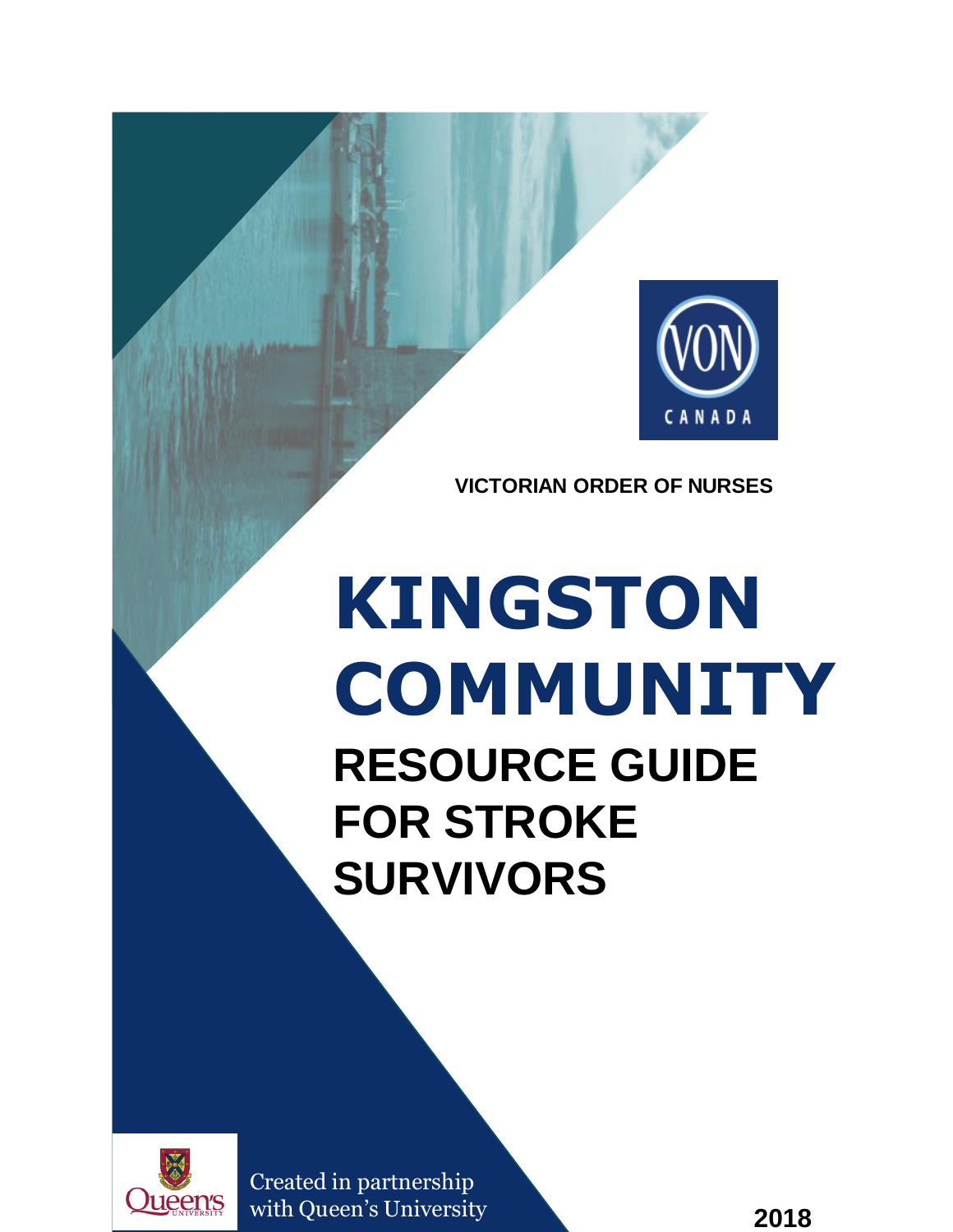## **INTRODUCTION**

This resource guide was created to connect stroke survivors of all ages to community services available in the Kingston area. The aim of this guide is to support stroke survivors in their transition back home and their recovery in the community.

In partnership with the VON Greater Kingston site, two occupational therapy students from Queen's University conducted <sup>a</sup> needs analysis survey to identify the needs of stroke survivors in Kingston and to determine gaps in the community.

Recognizing <sup>a</sup> gap in the knowledge of services available in the Kingston, individuals and families may enter the community feeling unsupported and/or overwhelmed. Therefore, this resource guide was created, with the goal to help stroke survivors and their families become more aware and knowledgeable of the programs, services, and resources available in Kingston.

#### **Michelle Hau & Katie Ng**

Queen's University Occupational Therapy Students

#### **Lynda Lennox** VON Canada

Kingston Stroke Support Coordinator

**Victorian Order of Nurses (VON) Greater Kingston** 1469 Princess Street, Kingston, ON K7M 3E9 Tel: 613-634-0130 or 1-800-301-0076 Fax: 613-634-0125 www.von.ca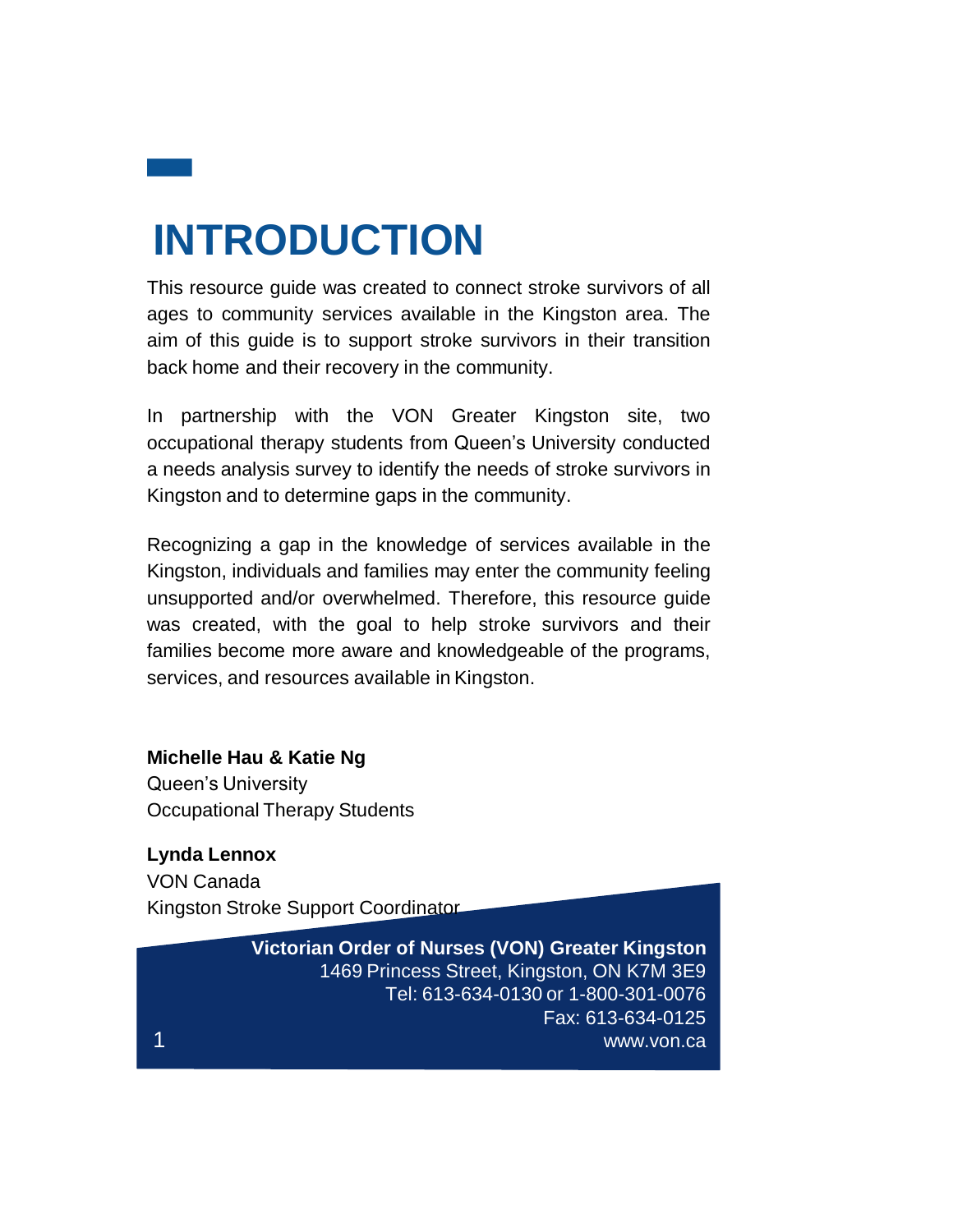## **TABLE OF CONTENTS**

| <b>Introduction</b>                       |                |
|-------------------------------------------|----------------|
| <b>Community Programs and Services</b>    |                |
| <b>Equipment and Home Modifications</b>   | 3              |
| Home, Vison and Personal Care             | 6              |
| Driving                                   | 11<br>1        |
| <b>Transportation Services</b>            |                |
| <b>Active and Leisure</b>                 | $\frac{2}{16}$ |
| <b>Meal Delivery</b>                      | 20             |
| Employment                                | 23             |
| <b>Caregiver Support and Respite Care</b> | 24             |
| <b>Peer/Stroke Support Services</b>       | 25             |
| Sexuality and Intimacy                    | 28             |
| <b>Additional Resources</b>               | 29             |
| <b>How To Provide Feedback</b>            | <b>30</b>      |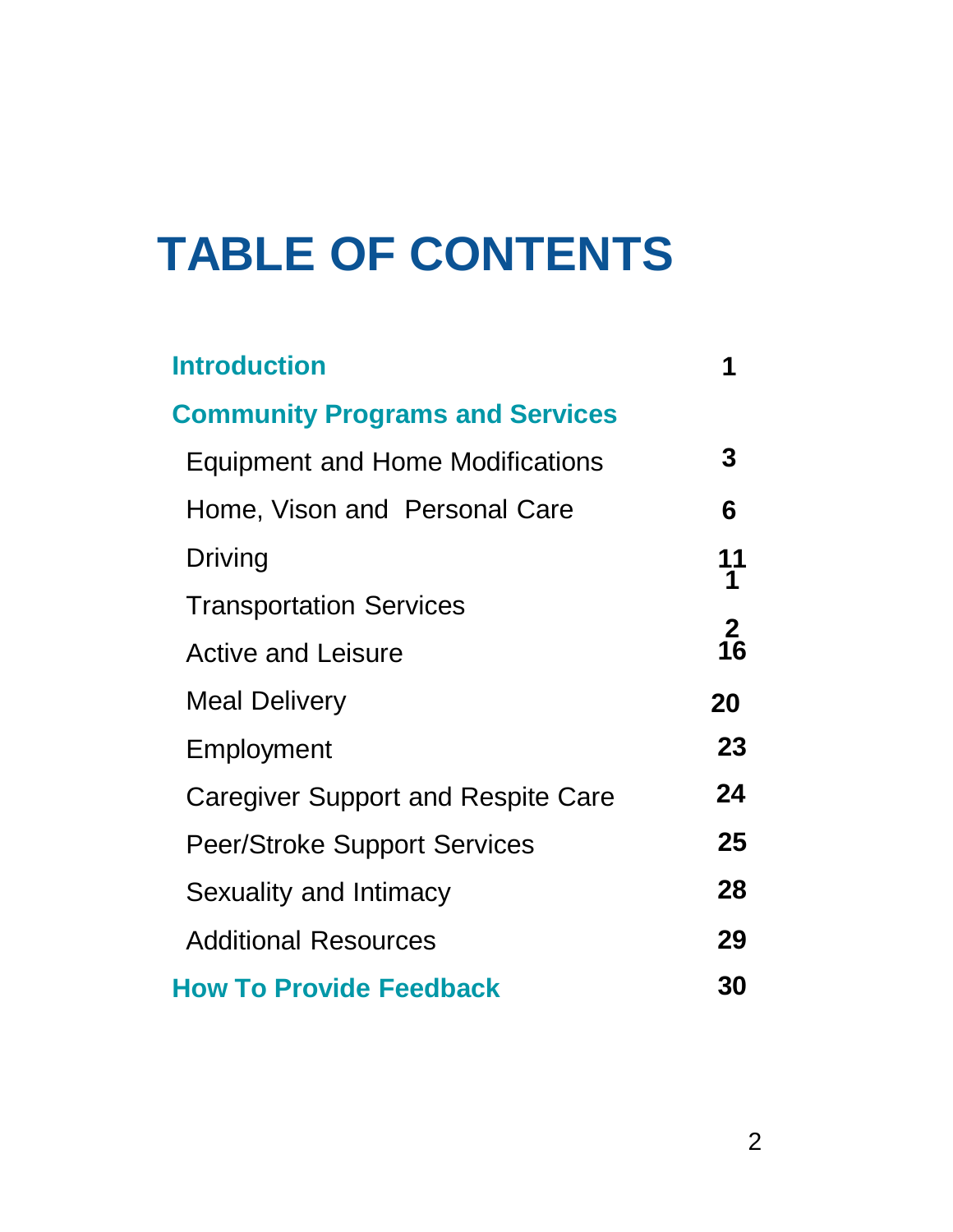## **Equipment and Home Modifications**

### **Independent Order of Oddfellows Kingston**

Occasionally provides financial assistance to organizations in the field of health upon written request.

**Eligibility:** Application and membership fee required. Must be age 18+ years.

- **218 Concession St, Kingston, ON K7K 2B5**
- 613-546-1937 or 613-384-8112
- grandlodgeofontario.ioof.net

## **Ministry of Health & Long-term Care – Assistive Devices Program**

Funds up to 75% of cost for equipment and supplies regardless of income.

**Eligibility:** Must have physical disability for at least 6 months and referred by an occupational therapist (OT) or physiotherapist (PT). Must be approved before purchasing from Assistive Device Program vendor.

1-800-268-6021 adp@ontario.ca www.ontario.ca/page/assistive-devices-program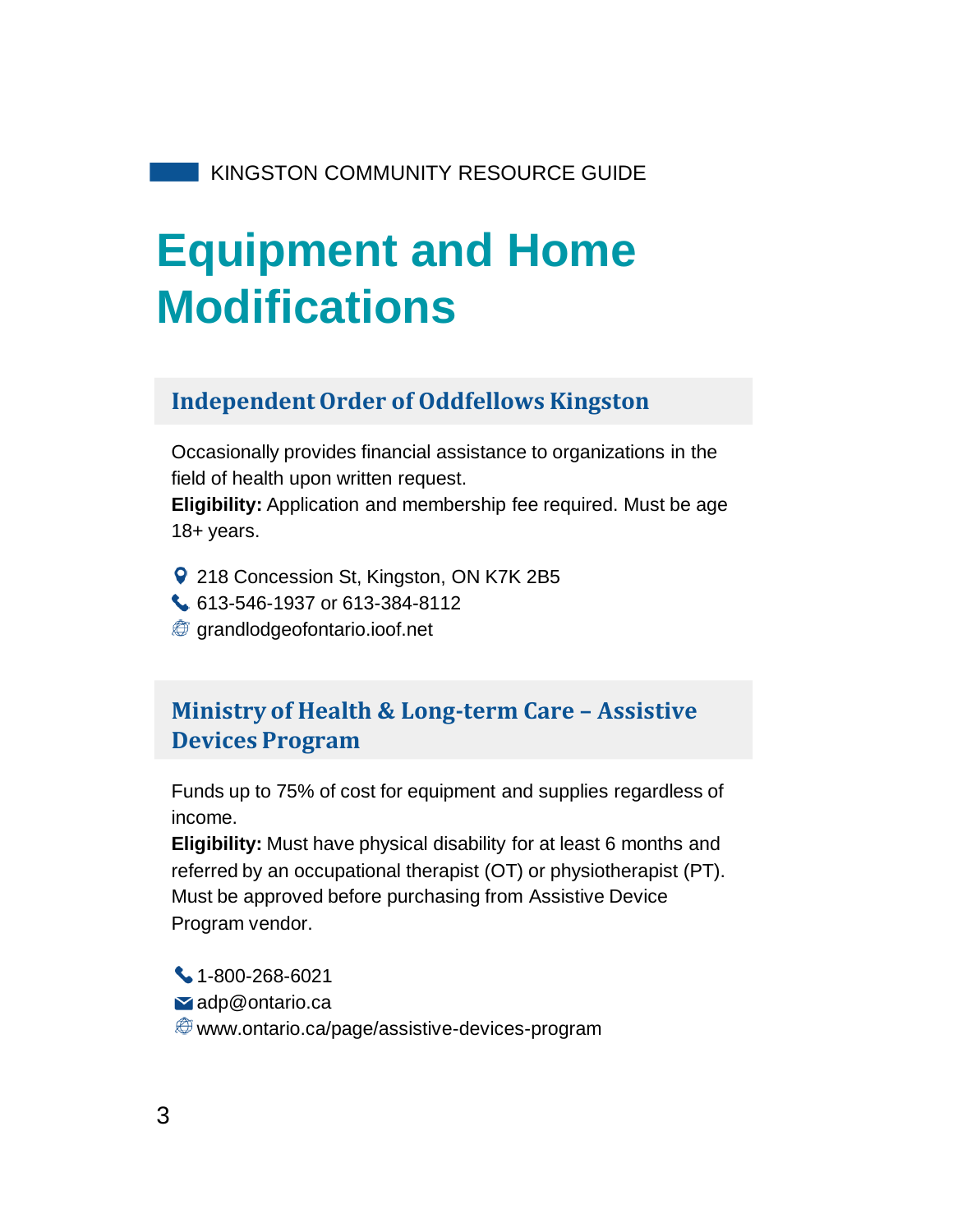### **Motion Specialities – Kingston**

Authorized Assistive Devices Program (ADP) vendor for conventional limb prosthetics and mobility equipment such as walkers and wheelchairs. Assistive devices includes sick room supplies, seating, bath aids, incontinence supplies, vehicle modifications, ceiling track lifts, lift reclining chairs, and stair lifts. **Fees:** Set costs. May receive coverage through WSIB, Easter Seals, Ministry of Health Long Term Care – Assistive Devices Program.

**Eligibility:** No restrictions. Self-referral.

- **Q** 2293 Princess St, Kingston, ON K7M 3G1
- 613-384-0400
- www.motionspecialties.com/locations/kingston

#### **Ontario March of Dimes – Kingston**

**Assistive Devices Program (ADP):** Assists adults with physical disabilities who are in financial need to purchase devices that increase their mobility and functional independence.

**Home & Vehicle Modification program:** Provides funding for basic home and/or vehicle modifications.

**DesignAbility Program:** Offers custom-build solutions and modifications to the everyday challenges that can be faced by people living with mobility issues.

**Eligibility:** People with disabilities; in financial need; 19+ years of age; permanent resident of Ontario

 $\bigcup$  613-549-4141 or 1-888-686-0663  $\circledR$  www.marchofdimes.ca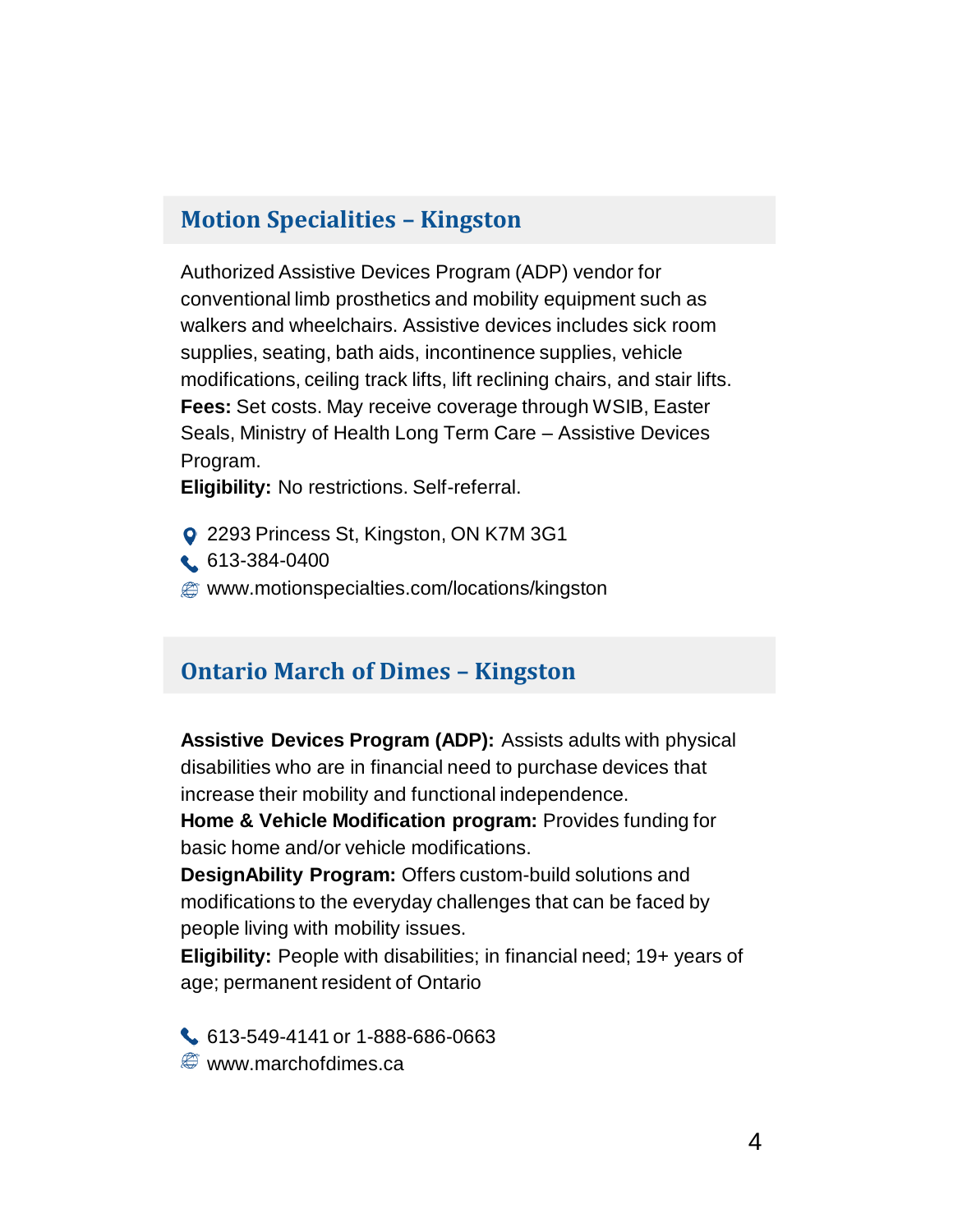#### **Shoppers Home Health Care – Kingston**

Assistive Devices Program (ADP) registered vendor and Blue Cross provider. Home medical equipment and rehabilitation products available for purchase, including wheelchairs, walkers, stair lifts, braces, ostomy and incontinence products, aids to daily living, bathroom safety, compression hosiery, and mastectomy products.

**Fees:** Set costs **Eligibility:** No restrictions. Self-referral.

**9** 1011 Princess St, Kingston, ON K7L 1H3 613-531-4104  $\circledR$  www.shoppershomehealthcare.ca

#### **Silvert's Adaptive Clothing & Footwear**

Supplies adaptive equipment to help with daily activities, mobility, and home accessibility. Online store available, free shipping on orders over \$100 anywhere in Canada.

 $\bullet$  1-800-387-7088 www.silverts.com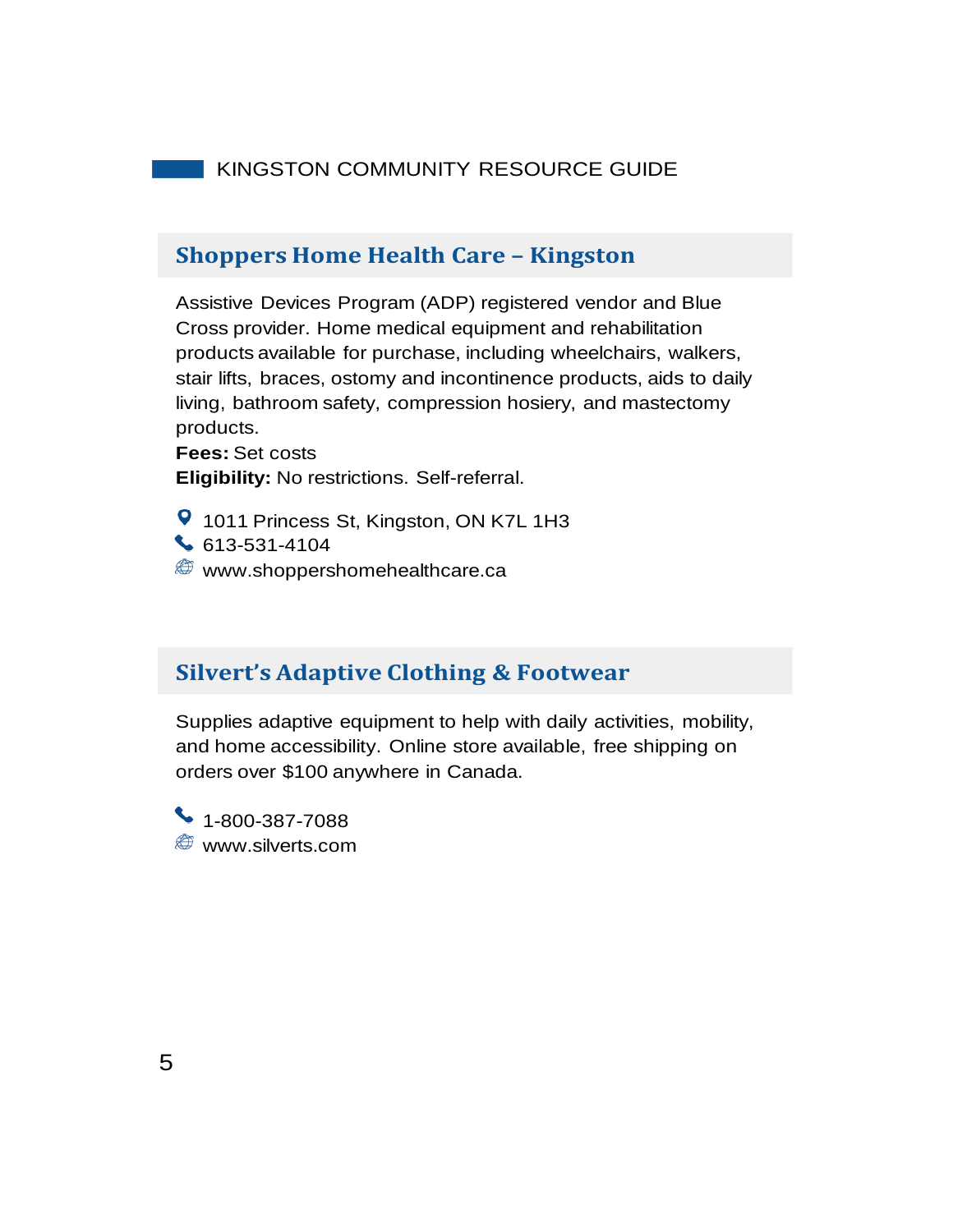## **Home and Personal Care**

#### **Bahay CAREgiver Services**

Offers various types of caregiving services including short- or longterm, part- or full-time, live-in or live-out caregivers, and on-call caregiving services.

**Fees:** Recruitment, referral, and/or hourly fees apply. **Languages:** English, Spanish, Filipino

**9** 24 Gibson Avenue, Kingston ON, K7L 4R2 613-549-0833 **W** www.bahaycaregivers.com

#### **CBI Home Health Services – Kingston Branch**

Home support workers provides assistance with personal care, such as bathing, dressing, toileting and feeding, and lifestyle support, including meal preparation, light housekeeping, companionship care, and medical appointment, accompaniment. Self-referral via telephone.

**Fees:** Mileage fee may apply to some areas + service fee

785 Midpark Dr, Suite 102, Kingston ON, K7M 6P6  $\bullet$  613-384-7891  $\circledR$  www.cbi.ca

#### **Comfort Keepers – Home Health Care Services**

Offers home care, personal care, and in-home companionship and care services. Self-referral. **Fees:** Per service, varies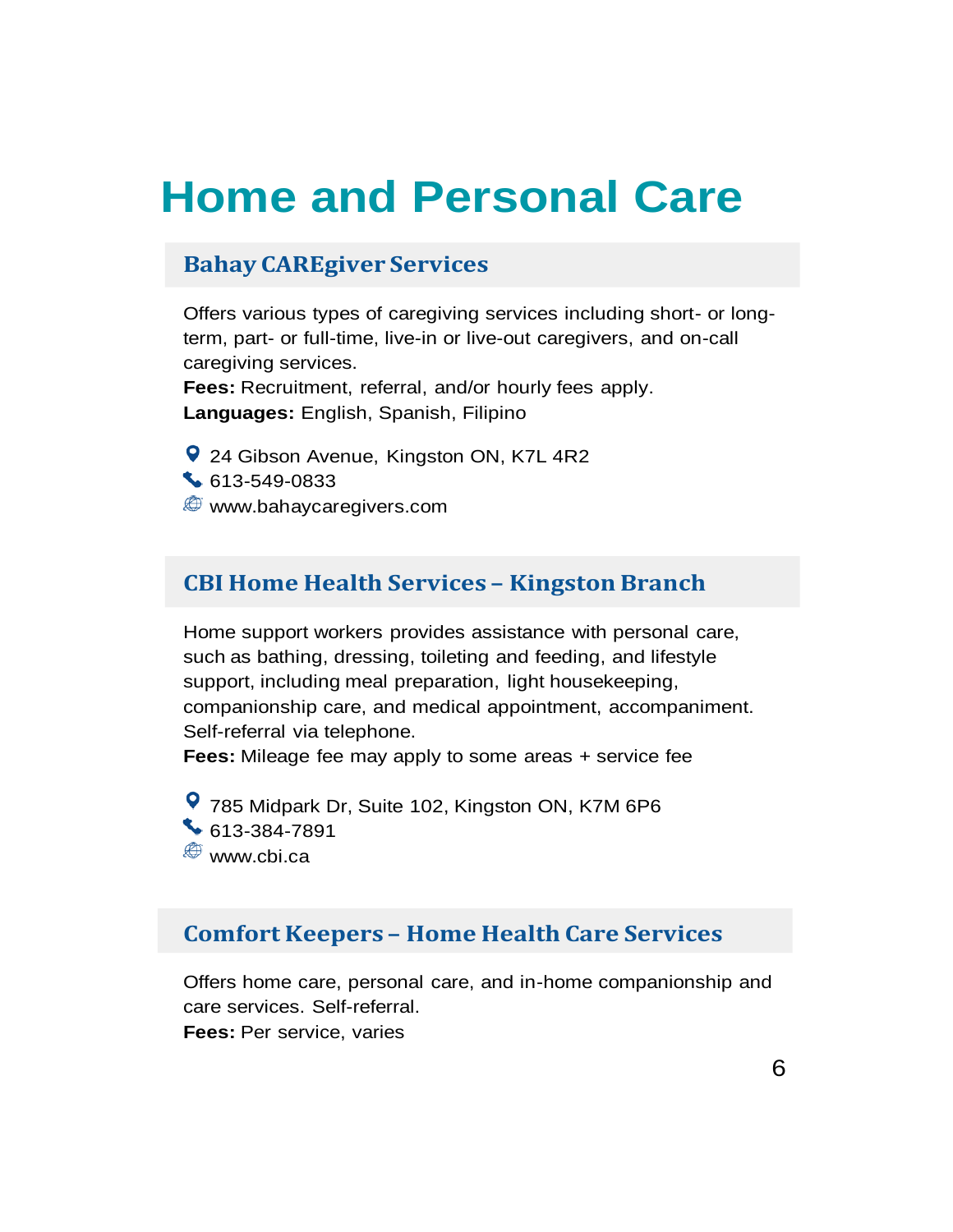- **9** 1786 Bath Rd Unit 12, Kingston ON, K7M 4Y2
- 613-634-2273
- **@** www.kingston.comfortkeepers.ca

Also called Saint Elizabeth Health Care (SEH). Offers housekeeping services as well as personal care in the home. **Fees:** Fee varies (self-referral). Costs are covered if referred by physician through SELHIN.

**Q** 1471 John Counter Blvd #410, Kingston, ON K7M 8S8 613-530-3400 www.elizz.com

Self-service and full-service wash, fold, pick-up and delivery. Dry cleaning, repairs and alterations can also be provided. **Fees:** Fee for service

1300 Bath Rd, Kingston ON, K7M 4X4  $\Omega$  613-548-0355 www.frontenaccoinlaundry.com **AD** 

#### **Limestone City Home Healthcare Services**

Offers in-home personal support. **Fees:** Determined upon assessment.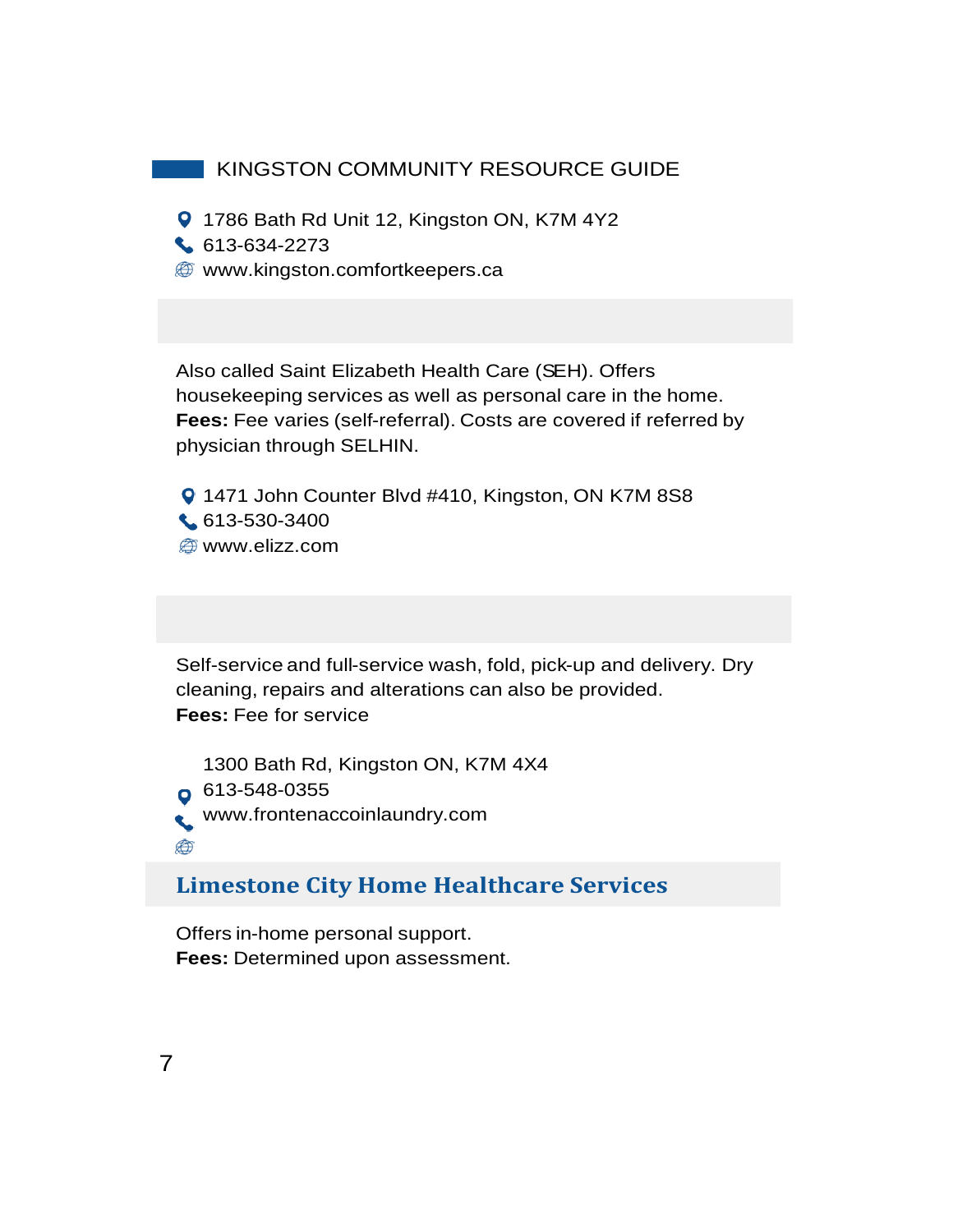- 993 Princess St Unit 14 Suite 1424, Kingston ON, K7L 1H3
- 613-767-4303
- www.limestoncityhomehealthcare.com

## **Paramed – Personal In-Home Care**

Provides personal home support services for clients of all ages, across a wide spectrum of life stages. Offers assistance with personal activities of daily living such as bathing, grooming, dressing, eating, mobility, personal bathroom needs, and medication assistance.

**Fees:** Varies, all clients receive complimentary in-home care assessment.

786 Blackburn Mews, Kingston ON, K7P 2N7 613-549-0112 or 1-800-267-7853 www.paramed.com

## **Providence Care Community and Personal Support Programs**

Offers the Attendant Care Outreach Program (ACOP) and the Supportive Living Program for anyone with physical disabilities age 16+ years.

- 275 Sydenham Street, Kingston ON
- 613-548-7222 ext. 3181
- ACOP\_HC\_intake@providencecare.ca
	- www.providencecare.ca/community-services/communitypersonal-support-programs/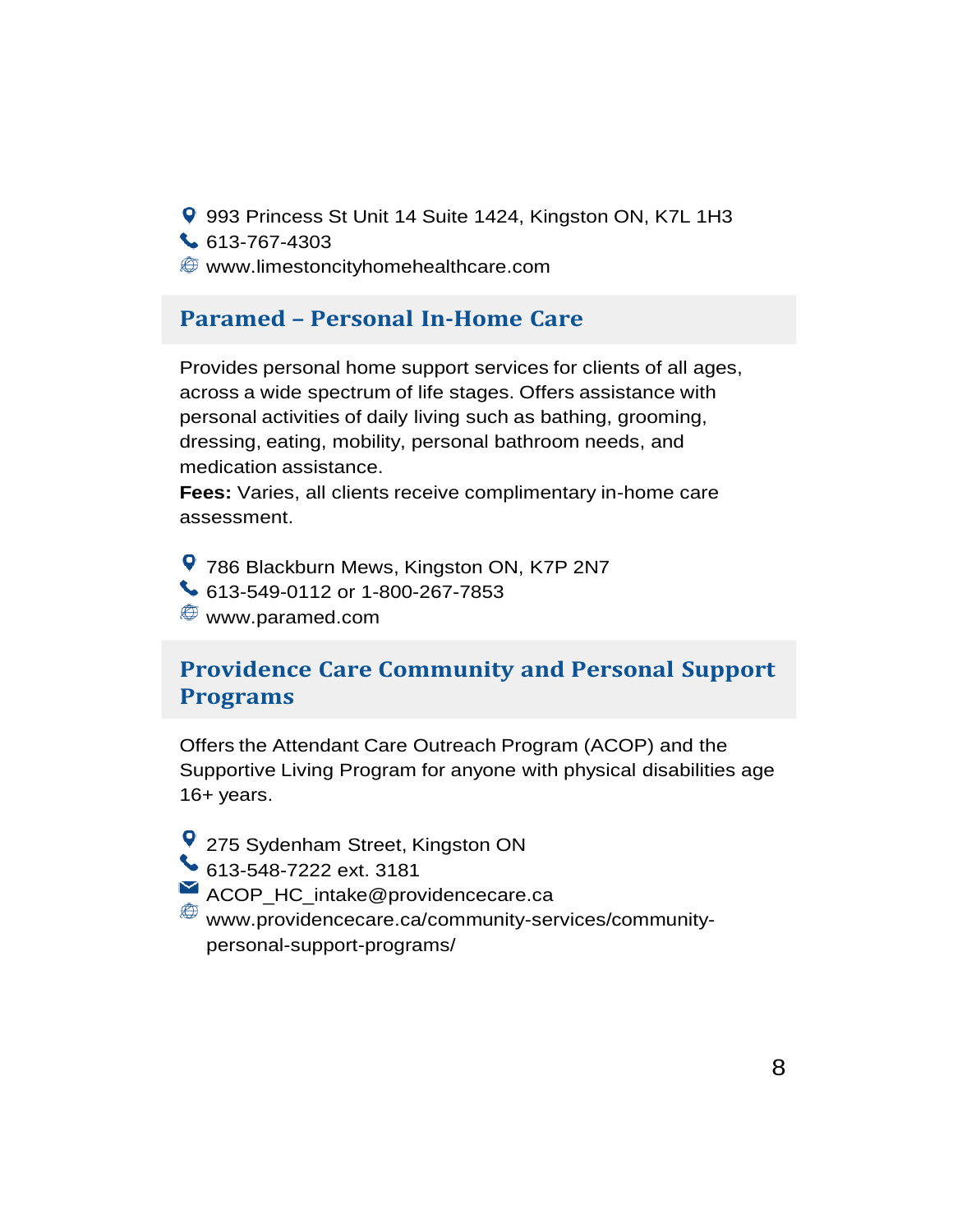#### **REPUTE Healthcare**

Provides home and personal support services such as personal care assistance, medication reminders, meal planning & preparation, errands & transportation, light housekeeping and laundry.

**Fees:** Provides free in-home assessment. Cost varies. **Languages:** English, Hindi, Punjabi

**9** 2447 Princess St Unit E, Kingston ON, K7M3G1 613-531-0931 www.reputehomecare.com

#### **South East Local Health Integration Network (LHIN)**

Access to healthcare support at home or in the community. Care coordinators work with people in the community or leaving the hospital to determine what help is needed and make referrals to community resources.

**Eligibility:** People of all ages who are facing the challenges of age, illness, injury, or disability. No referral required for most services. Requires health card, address, and contact phone numbers.

**Fees:** All costs covered by OHIP

1471 John Counter Blvd, Suite 200, Kingston ON 613-544-7090

www.healthcareathome.ca/southeast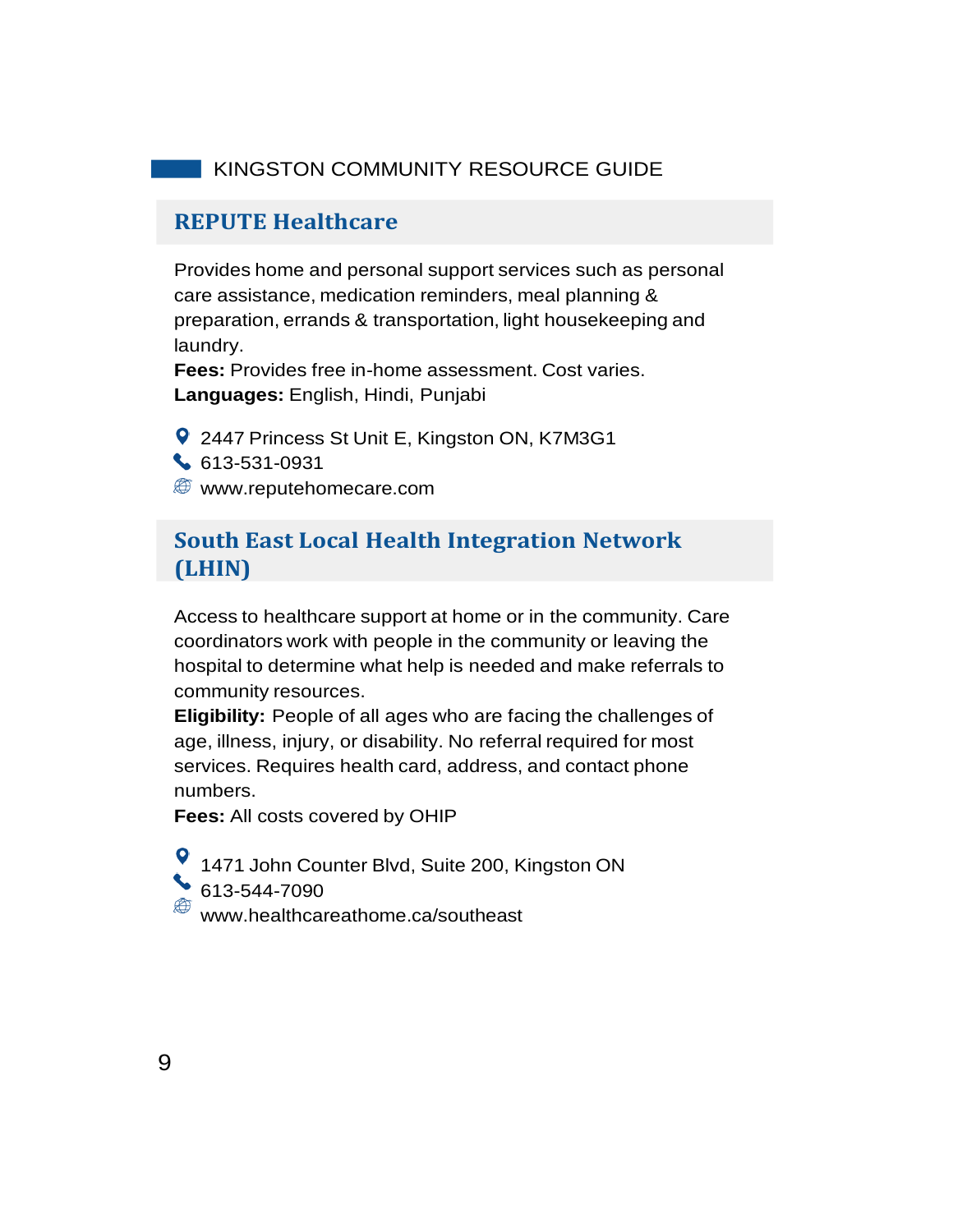### **Vision-** South East Ontario Vision Rehabilitation Service (SOVRS)

The South East Ontario Vision Rehabilitation Service (SOVRS) provides service for individuals with vision loss living throughout the South East Local Health Integration Network (i.e., Kingston, and communities in Quinte, Rural Hastings, Rural Frontenac, Lennox, Addington, Leeds, Lanark, and Grenville regions).

Vision loss affects everyone differently. It may impact how well you see or how much you see or how you use what vision you have. Vision rehabilitation aims to support individuals with vision loss in continuing or getting back to the activities that are important to them.

SOVRS brings together a team of vision rehabilitation professionals from Vision Loss Rehabilitation Ontario (VLRO) and the Vision Rehabilitation Clinic at Kingston Health Sciences Centre-Hotel Dieu Site (KHSC). We will work with you to find out what is most important to you and how your vision is impacting your day to day activities. From there, we will determine what techniques, equipment, or services can help you increase your independence, improve your safety, and meet your goals.

A

Our referral Form can be found on the Queen's University website at https://ophthalmology.queensu.ca/clinic/SOVRS or you can phone us to request a copy.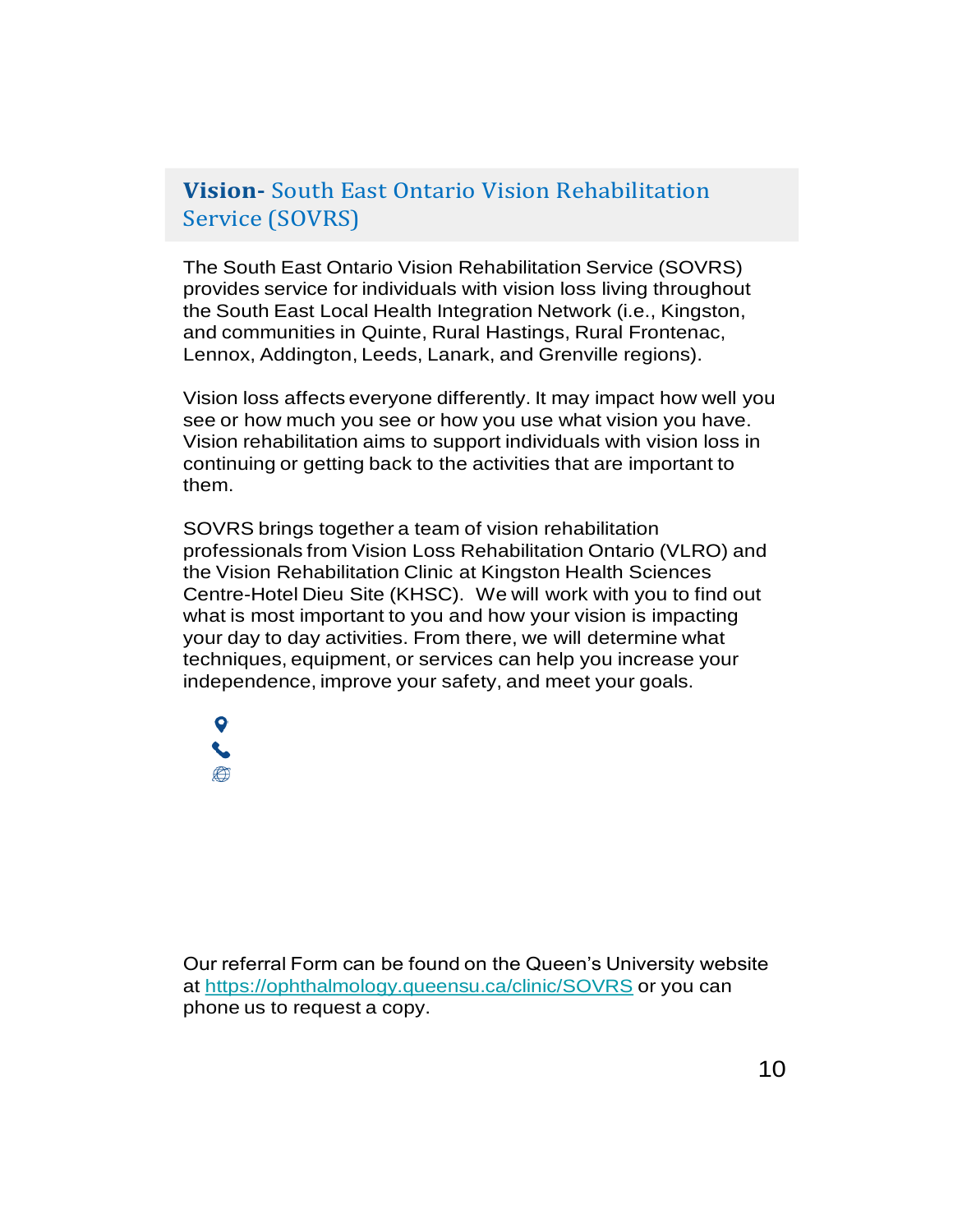### **VON Greater Kingston – Personal Support Services & Foot Care**

**Personal Support Services:** Personal support workers (PSWs) assist people with activities of daily living in the comfort of their own homes. Provides support with respite and caregiver relief, emotional support and stimulation, meal preparation, cueing of medications, personal care, and household tasks.

**Foot Care:** Specially trained team of Foot Care Nurses provide a wide range of services in the community which includes in home Foot Care and Foot Care clinics.

**Fees:** Fee for service, please call.

- **9** 1469 Princess St, Kingston, ON K7M 3E9
- $\bullet$  613-634-0130

**E** www.von.ca

## **Driving**

#### **DAC Medical Vision**

Conducts medical-cognitive and vision-waiver assessments for driving. Provides written and road test preparation for drivers who have experienced an injury or illness that is affecting their ability to drive (including an acquired brain injury), or drivers whose licenses have been medically suspended or are under review by a doctor or the Ontario Ministry of Transportation.

**Eligibility:** Driving assessment referral form required (available on website).

**Fees:** May range from \$500-800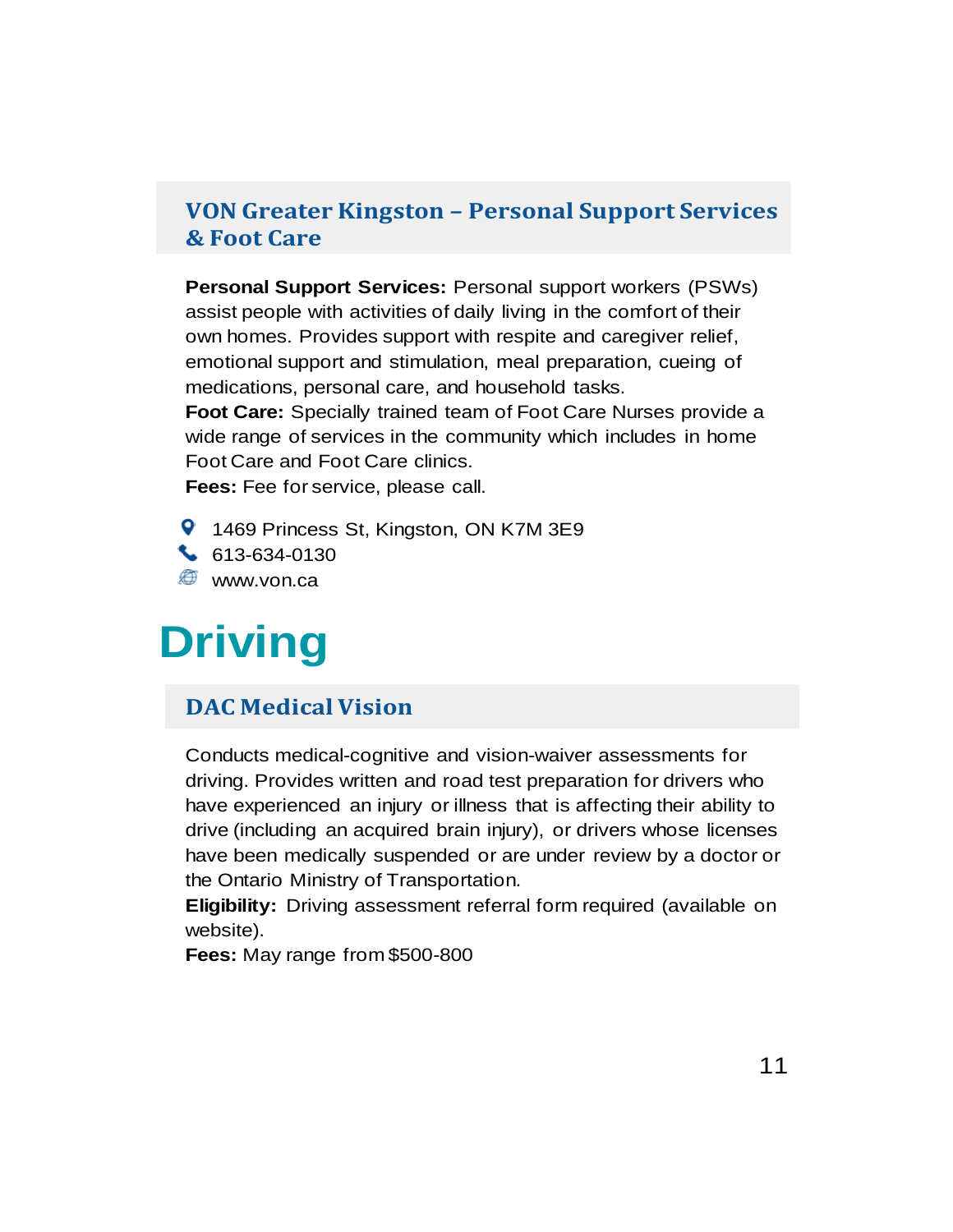- **9** 400 Elliot Ave, Kingston, ON K7K 1A1
- 613-544-0034 ext. 2475
- **WWW.dacmedicalvision.org**

## **Saint Elizabeth's Healthcare – Driver Assessment and Training**

Saint Elizabeth Driver Assessment & Training is a Ministry of Transportation of Ontario approved driver rehabilitation facility that provides a comprehensive range of services including: medical fitness to drive assessments, vision waiver assessments, vehicle access assessments and training for adaptive driving controls and driver reintegration.

**Fees:** May range from \$500-800

1471 John Counter Blvd, Suite 410, Kingston K7M 8S8 416-398-1035 or 1-877-397-1035 www.saintelizabeth.com/drive

## **Transportation**

#### **Kingston Access Bus – Patient Shuttle (KAPS) & Access Bus**

Charitable non-profit organization. Rides may be booked up to a maximum of 2 weeks prior to the day of the trip, and up to one hour in advance of the required time provided there is remaining availability. Bookings are made by phone or e-mail. Vehicles are wheelchair accessible.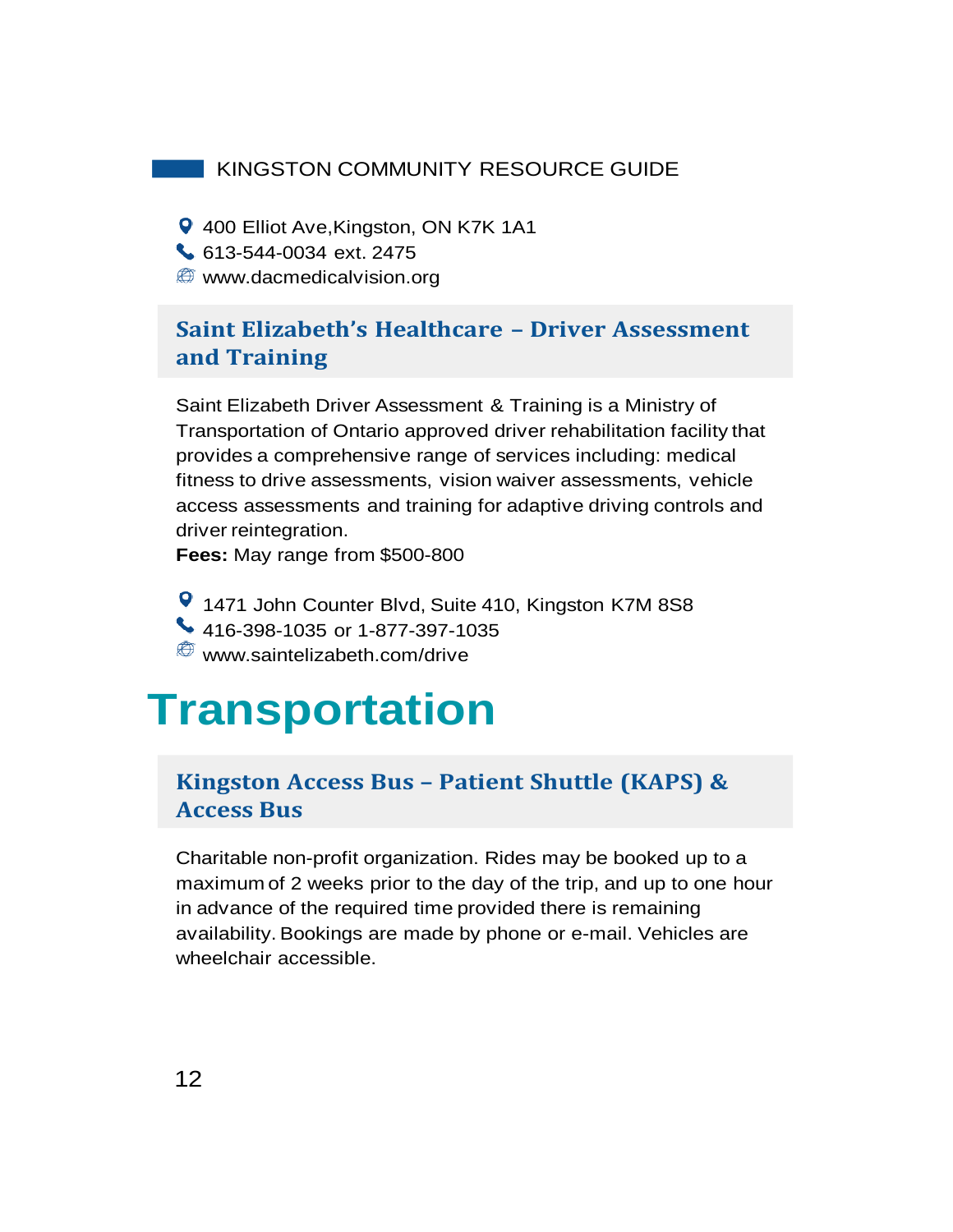**Eligibility:** Must reside in the City of Kingston AND have a disability which prevents the person from using conventional fixed-route transit services offered by the City of Kingston through Kingston Transit. Eligibility based on a case-to-case basis. **Application:** Application form available on website. Healthcare Professional review required. Forms can be returned through fax, e-mail, or mail/delivered to Kingston Access Services. **Fees:** Affordable transit monthly pass for adults or seniors are available (specific qualifications required).

Kingston Access Services, 751 Dalton Avenue, Kingston, ON K7M 8N6 T: 613-542-2512 F: 613-549-6318  $^{\bigoplus \hspace{-3.8mm} \bigoplus}$ www.kingston.org/kas

### **March of Dimes – MODMobility Accessible Transportation**

Provides group excursion bus rental services for people with disabilities. Does NOT provide transportation to individuals.

920 Princess St, 3rd FI Kingston, ON K7L 1H1

613-549-4141 or 1-800-263-3463 ext. 7212

 $\blacksquare$  MODMobility@marchofdimes.ca

 $\circledR$  www.marchofdimes.ca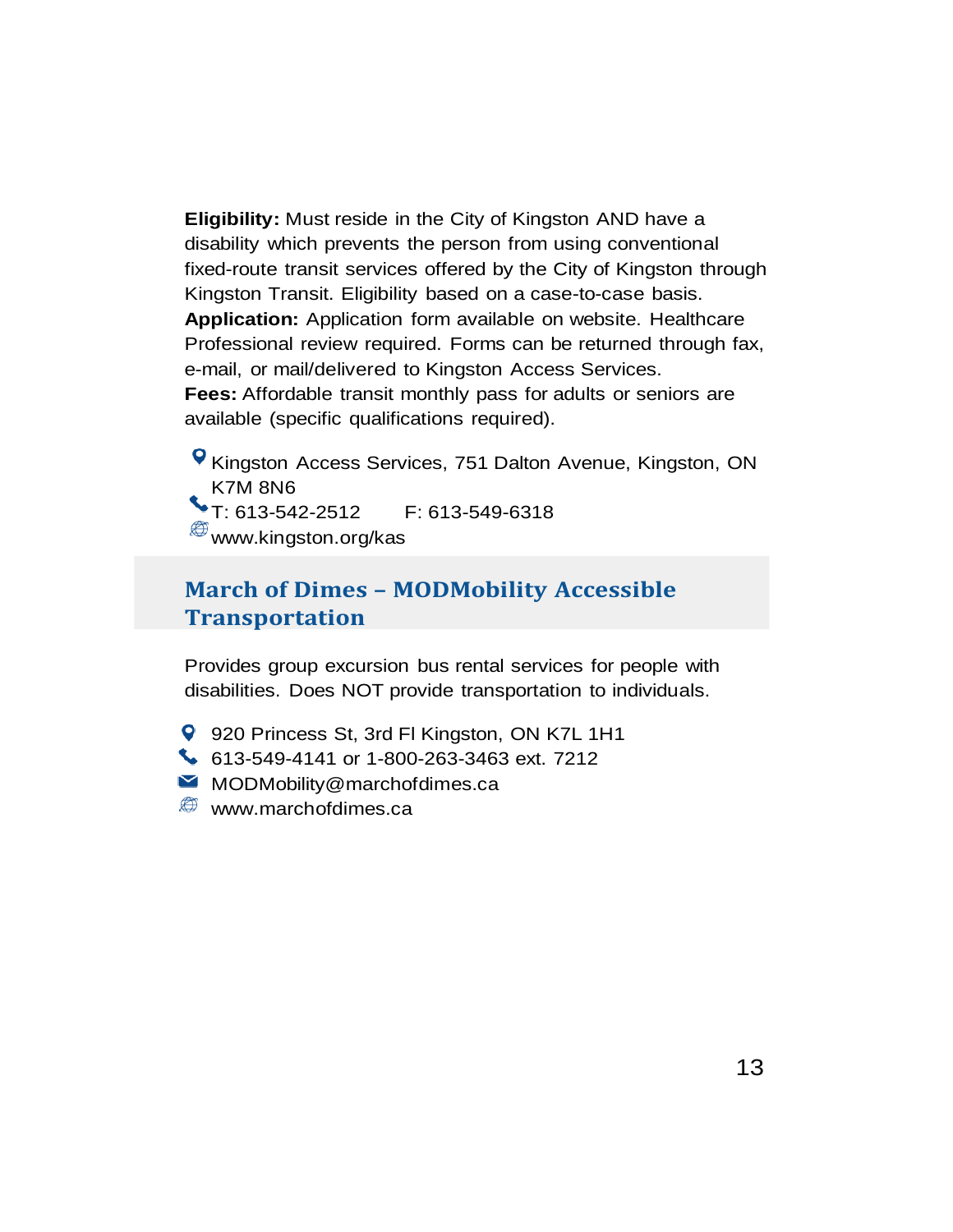#### **Modern City Taxi**

Offers special transportation services within Kingston and surrounding areas. Fully accessible vans available - must request when booking trip.

**Fees:** Set rates based on distance and baggage.

665 Montreal St., Kingston ON, K7K 3J3 613-546-2222 **WWW.moderntaxi.ca** 

#### **Rural Frontenac Community Services – Transportation Services**

Volunteer drivers provide transportation services for adults, seniors and children living in North, Central and South Frontenac and Frontenac Islands.

**Fees & Booking:** Set fee per kilometer. Pre-booking by call is required. Requires a minimum of 72 hours notice.

<sup>9</sup> 1020 Elizabeth St, Sharbot Lake, ON K0H 2P0

613-279-3151 or 1-877-279-2044

transportation@rfcs.ca

www.rfcs.ca/frontenac-transportation-services

#### **Ontario Ministry of Transportation**

Offers information about licenses or accessible parking permits.

1-800-387-3445 www.mto.gov.on.ca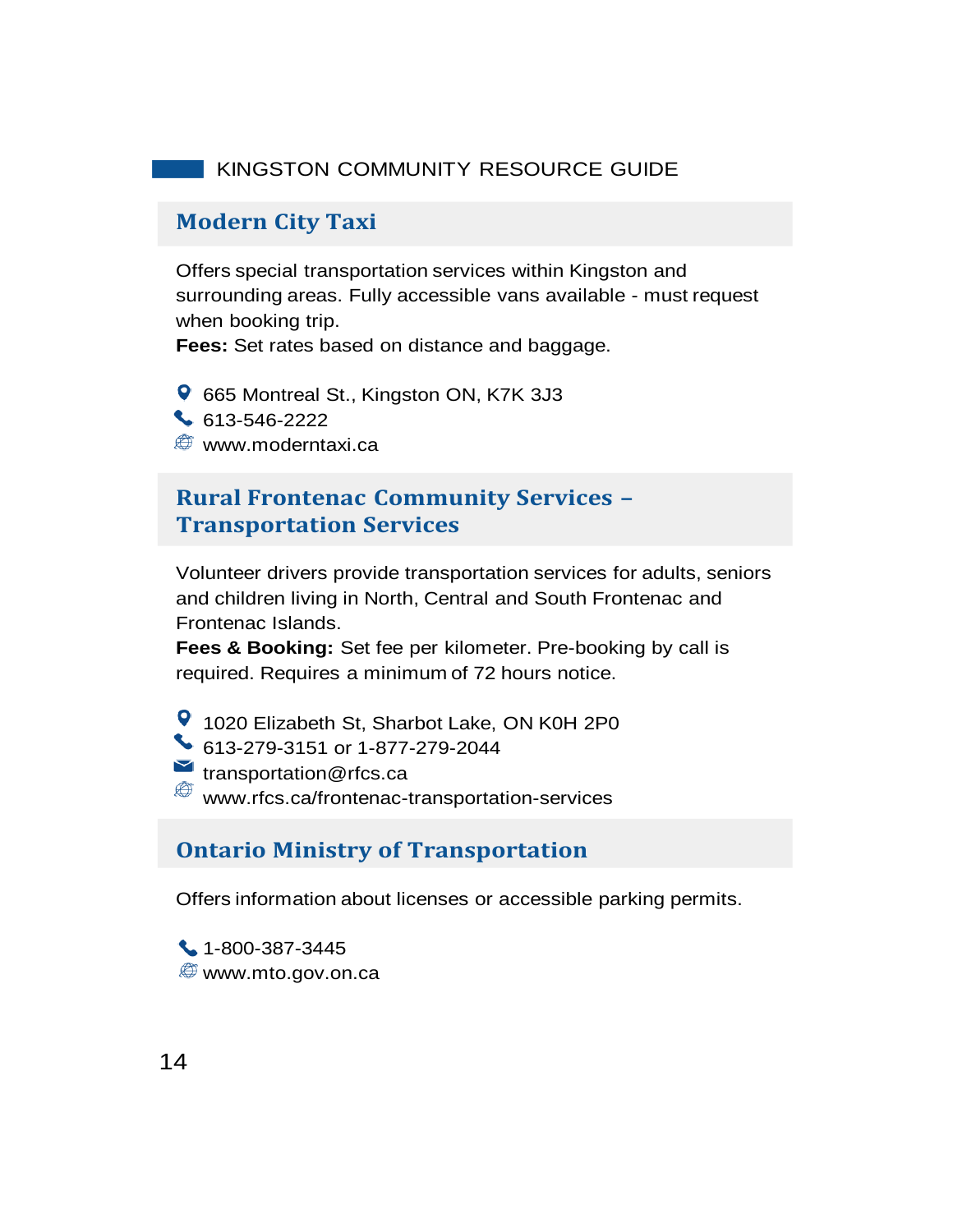## **South Frontenac Community Services – Transportation Services**

Volunteer drivers provides transportation for adults, seniors and children living in North, Central and South Frontenac and Frontenac Islands.

**Fees & Booking:** Fees vary. Pre-booking by calling is required. Requires a minimum of 72 hours notice.

4295 Stage Coach Rd, Sydenham, ON K0H 2T0 613-376-6477 or 1-877-279-2044 Minfo@sfcsc.ca www.sfcsc.ca/transportation-services

#### **VON Greater Kingston – Transportation Services**

Volunteers provide seniors and adults with disabilities transportation to medical appointments, grocery shopping, adult day programs, and other outings. Vehicles are not wheelchair accessible.

**Fees:** Fees vary.

**9** 1469 Princess St, Kingston, ON K7M 3E9  $\big\}$  613-634-0130 *<sup>●</sup>www.von.ca*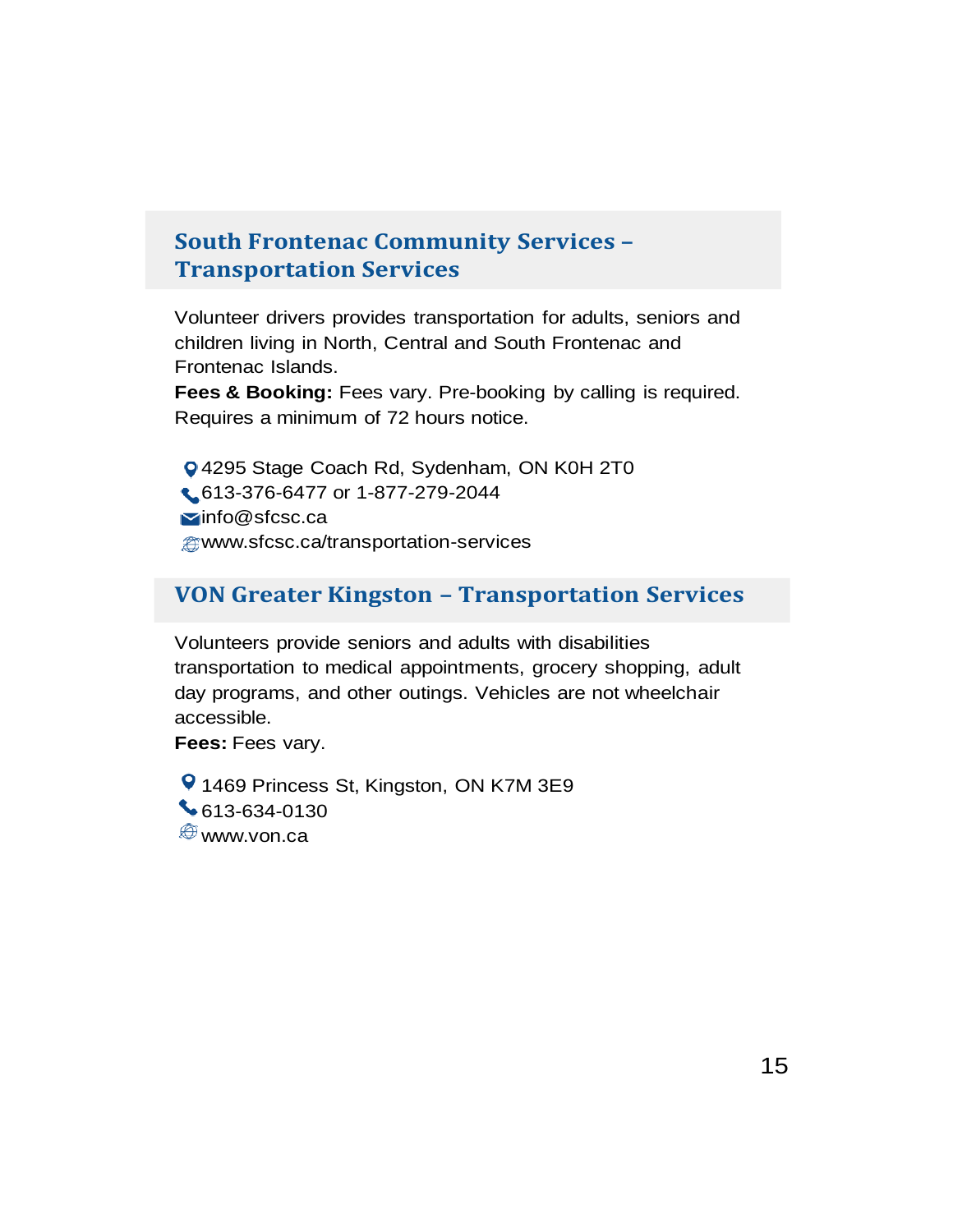## **Active and Leisure**

## **Able Sail Kingston Yacht Club**

Offers an adapted sailing program for people with disabilities. No previous sailing experience is required. **Fees:** Membership cost for the season, including corporate membership in Kingston Yacht Club. Groups of 3-4 can book to sail the Sonar with 2 qualified sailors for a minimal cost per person.

**Q** 1 Maitland St, Kingston, ON K7L 2V3 613-548-3052  $\blacktriangleright$  ask@kingstonyachtclub.ca www.kingstonyachtclub.com/ablesail

### **ALL IN – Adapted Recreational & Leisure Activities**

ALL IN frequently partners with various local organizations to host various events, including adaptive sports (wheelchair basketball, adaptive curling, seated volleyball, brocce ball, etc.), leisure activities (from adaptive sailing to movie nights), and regular social outings (Ladies' & Men's Night, Dinner Out, etc.).

**Eligibility:** Individuals with ANY type of mobility impairment, including families and friends.

**Fees:** Most sporting events are provided for free, but events may require a small, subsidized fee. Ladies' & Men's Night attendees are responsible for the cost of their own meals, although discounts are usually provided.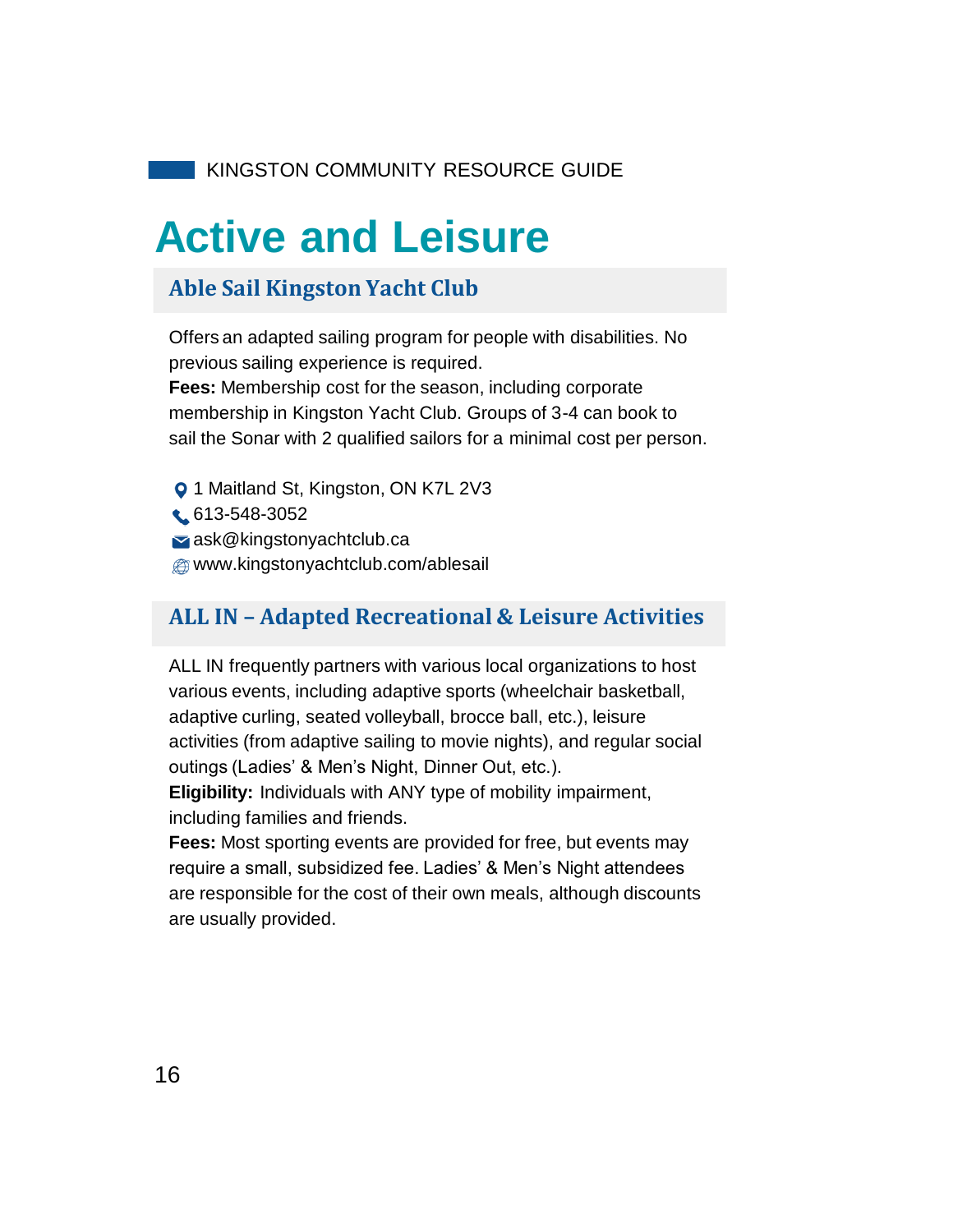@ 613-541-7966 or 613-540-3228 www.all-in-ontario.com

### **Fung Lok Kok Institute of Taoism and Taoist Tai Chi Society of Canada – Kingston Branch**

Offers tai chi classes for all ages, fitness levels, and experience. Can be done standing or sitting in a chair/wheelchair. Health recovery classes are available for those with serious health issues. **Fees:** Set fee. Special rates available for seniors and students.

- **9** 302 Montreal St, Kingston ON, K7K 3H1 (Classes are available in several locations)
- 613-544-4733
- **@** www.central.canada.taoist.org

#### **H'art Centre**

Provides people with disabilities and those facing barriers with opportunities to study, practice, create and produce works in the arts. Offers high quality arts and education program for adults with developmental disabilities (H'art School program), a fullyaccessible performing arts space (The Box), and ongoing series of talks, performances, and professional development workshops for artists with disability (Able Artists).

**Fees:** Free!

- **9** 237 Wellington St, Kingston ON, K7K 0B5
- $\begin{array}{|c|c|c|c|c|}\n\hline\n613-545-1392\n\end{array}$
- *S* www.hartschool.ca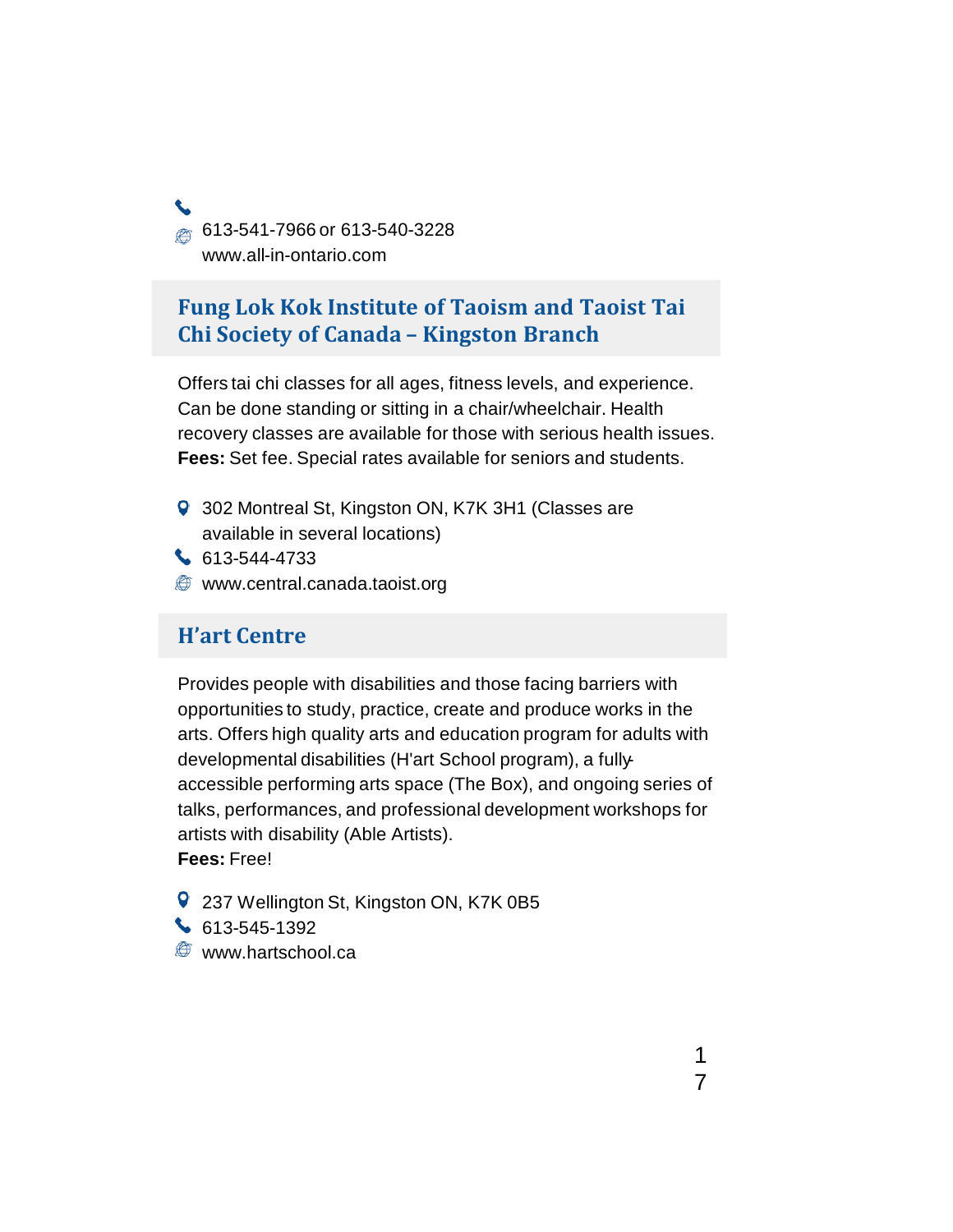### **Kingston Frontenac Public Library Central Branch (Extension Services)**

Monthly delivery of library materials to home, open to all residents who are unable to leave their home due to health problems.

<sup>9</sup> 130 Johnson St, Kingston ON, K7L 1X8 613-549-8888 ext. 3578 www.kfpl.ca/library-services/home-library-service

## **Ongwanada Kinsmen Rehabilitation Centre – Hydrotherapy Pool**

Offers access to hydrotherapy to those who could benefit from it, such as seniors, people with physical disabilities, and those recovering from surgery. **Eligibility:** Application for use required **Fees:** Varies

613-548-4417 ext. 1179 www.ongwanada.com

#### **Revved Up Exercise Program**

A twice weekly 1-hour exercise program for adults with mobility impairment or developmental disability, run by the Queen's University School of Kinesiology and Health Sciences. **Fees:** Monthly fee with a set start up payment for first 3 months required.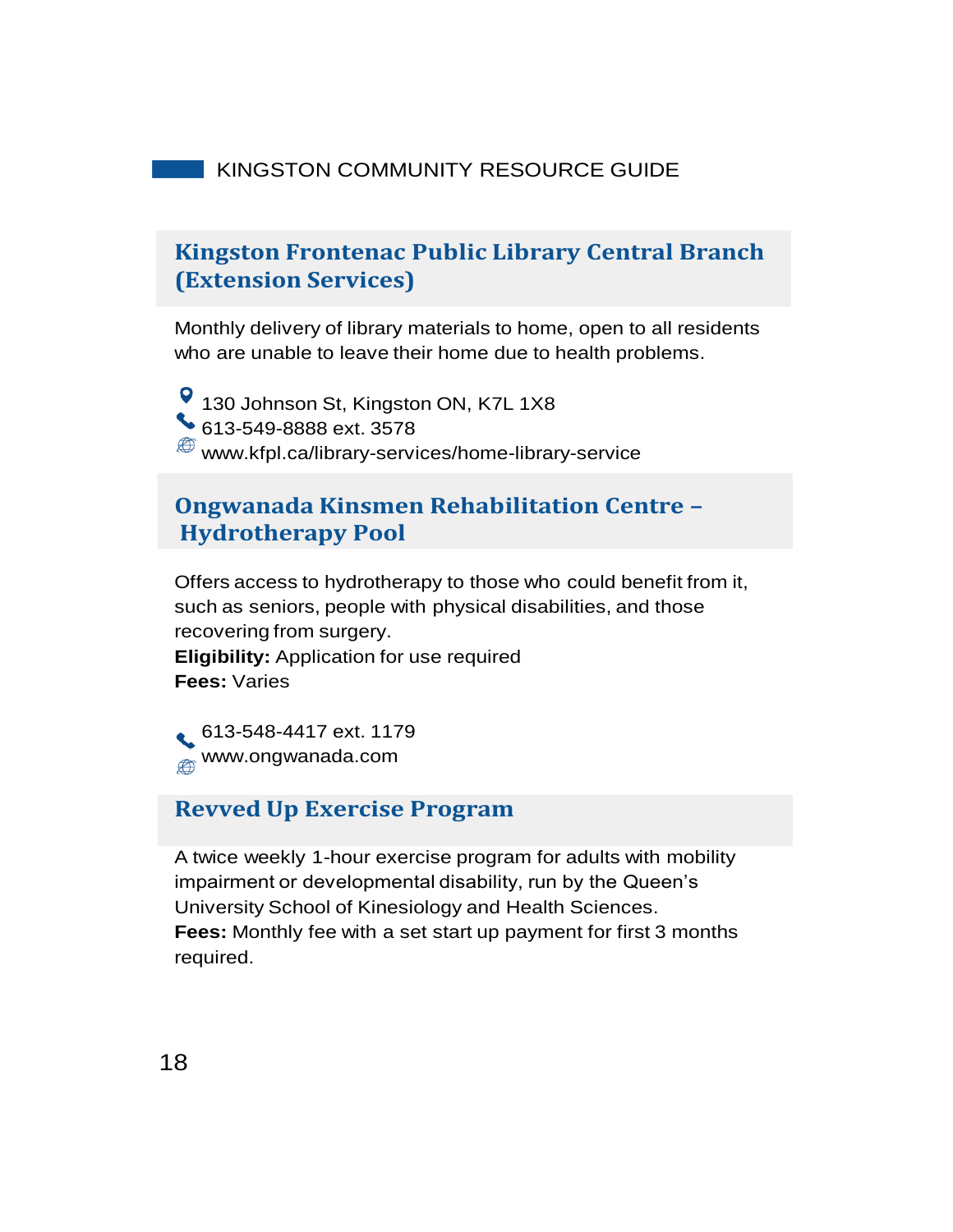- **P** Providence Care, 752 King St West, Kingston, ON
- **Q** The School of Kinesiology and Health Studies, 28 Division St, Kingston, ON
- 613-533-6000 ext. 79283
- $\blacksquare$  revvedup@queensu.ca

#### **YMCA – Kingston**

Community recreation centre that offers various recreational programs for all ages and abilities. Accessible facility and washroom/change rooms.

**Y's Hearts Program:** An exercise program for people with cardiovascular disease. Physician referral required. **Fees:** Membership fee includes access to most programs. Subsidy applications available.

**9** 100 Wright Cres, Kingston, ON K7L 4T9  $613 - 546 - 2647$  $\circledR$  www.executivenutrition.ca

### **VON Greater Kingston – SMART Exercise Group**

Group based exercise class to improve muscular strength, balance and flexibility led by certified staff in various locations across Kingston. Specialty group classes available for stroke survivors. Call to apply.

**Fees:** Free (no referral required)

1469 Princess St, Kingston, ON K7M 3E9 613-634-0130 ext. 3414 www.von.ca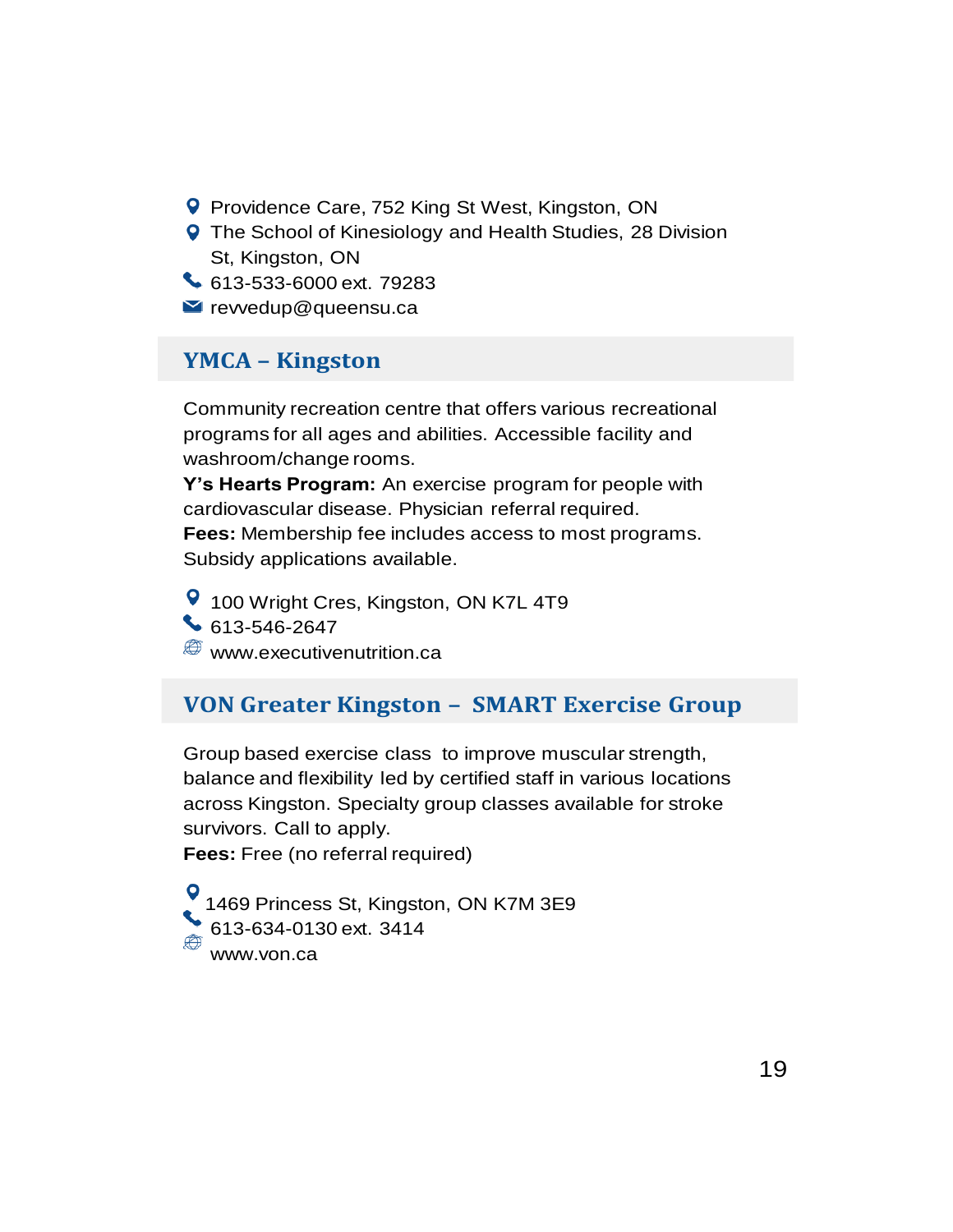## **Meal Delivery**

## **Executive Nutrition**

A Kingston based complete meal service that provides healthy, balanced and prepared meals with Sunday and Tuesday evening meal pick up or delivery.

**Fees:** Meal subscriptions available from 5 to 15 meals, pricing varies.

- 745 Gardiners Rd Unit 17, Kingston ON, K7M 3Y5
- 613-888-6719
- $\blacksquare$  info@executivenutrition.ca
- $\circledR$  www.executivenutrition.ca

### **Heart to Home Meals Kingston**

Provides nutritious and delicious frozen meal delivery service. Over 150 options all-diabetic-friendly. Orders are completed by phone or online through the Heart to Home Meals website. **Fees:** Purchase of meal required. Free delivery, no minimum order, no tax, and no commitment.

- **9** 870 Selkirk Rd, Kingston, ON K7P 1B6
- $\bullet$  1-844-384-2333
- $\oplus$  www.hearttohomemeals.ca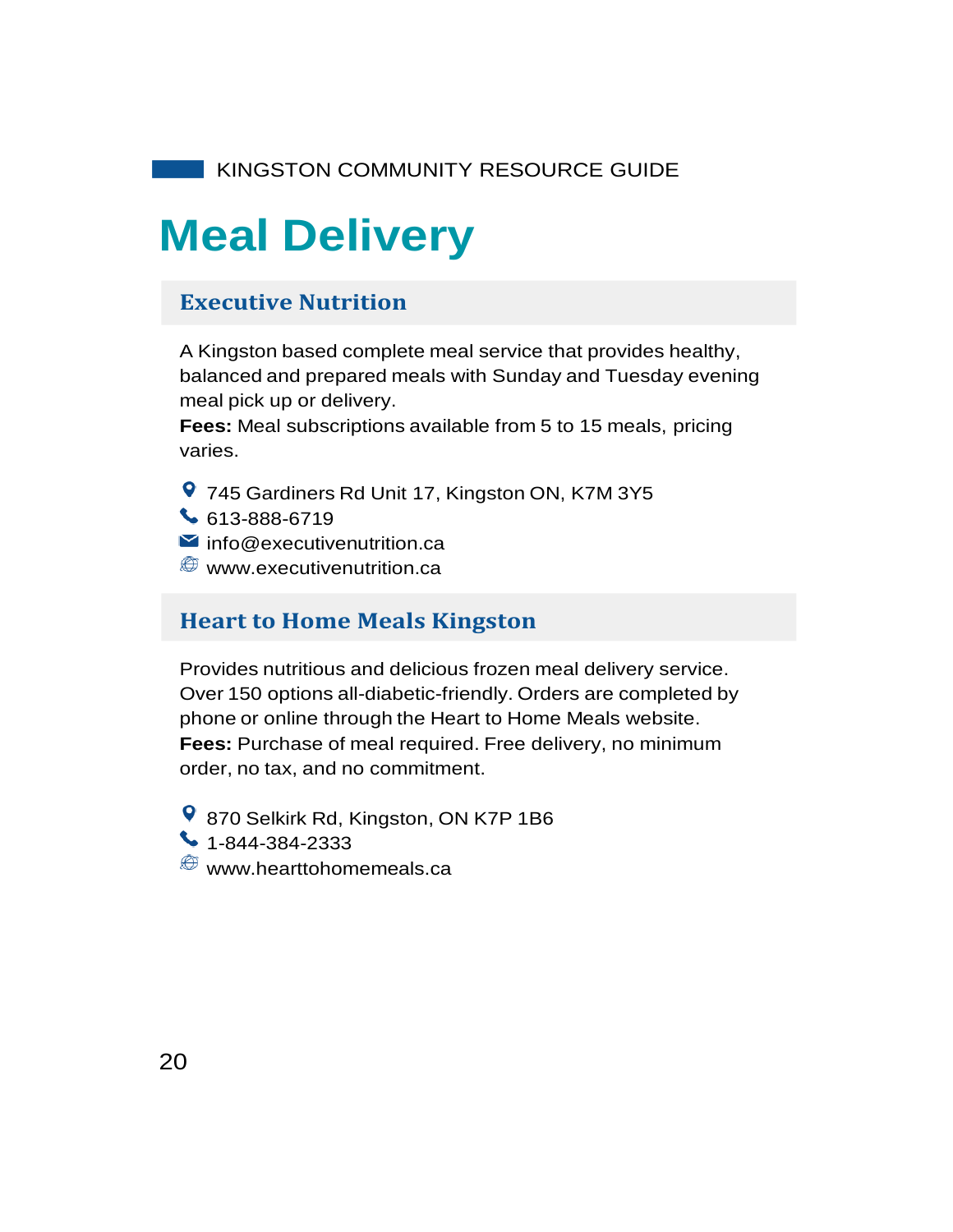#### **Mrs. Grocery Delivery Service**

Provides same-day grocery shopping and delivery services from any store in all of Kingston and surrounding areas. Orders are completed by phone or online through the website. **Fees:** Varies, please call.

1-800-553-0950 or 506-870-0939 **■ Kingston@MrsGrocery E** Kingston.mrsgrocery.com

#### **Ramekins Restaurant**

Family restaurant providing heat and serve meals or to freeze. **Fees & Order:** Offers 7 meal package for a fee plus tax and delivery charge. Call for your order a day ahead of time or order online.

1540 Bath Rd, Kingston, ON K7M 4X6 613-384-0793 www.ramekins.ca

#### **VON Greater Kingston – Meals on Wheels**

Volunteers deliver hot or frozen meals to individuals in the Kingston community who qualify. It is available to seniors who need nutritional help, adults with an acute or chronic illness, or adult with a mental or physical challenge. **Fees:** Varies for hot, frozen and side orders

1469 Princess St, Kingston, ON K7M 3E9 <sup>0</sup> 613-634-0123 www.von.ca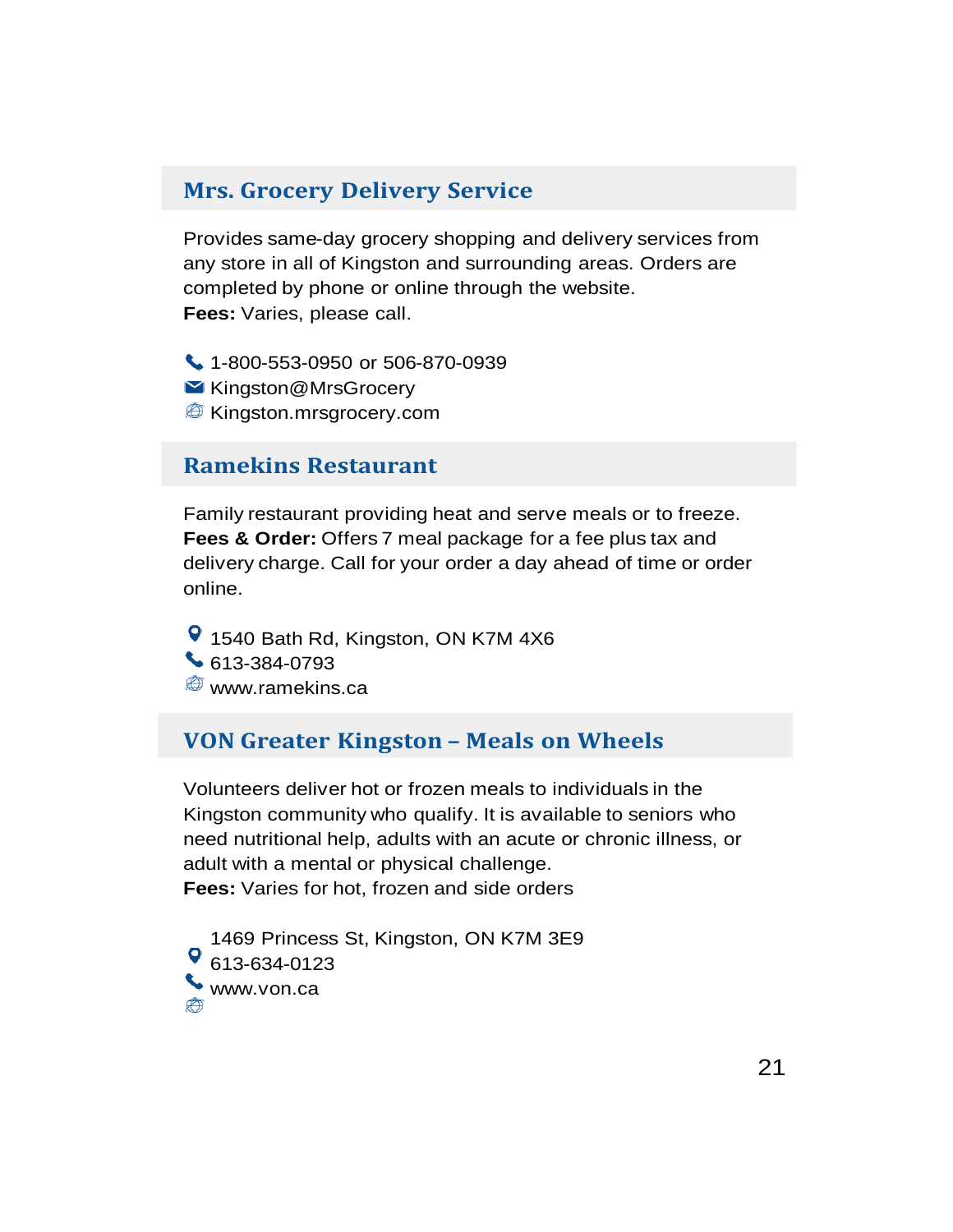## **Employment**

### **KEYS Employment Services**

Employment centre that provides comprehensive employment services for people with disabilities. Specialized services and programs includes one-on-one coaching and support, work experience programs, access funding for training, workplace integration programs, and employer education and development. **Eligibility:** Some services are subject to eligibility and suitability. Call to book an appointment.

- 182 Sydenham St., Kingston ON, K7K 3M2 (Main Office)
- 613-546-5559
- $\blacktriangleright$  info@keys.ca
- **@** www.keys.ca

#### **March of Dimes – Employment Services**

Offers a full range of Employment Services to help people with disabilities to develop employment plans, prepare for work, overcome any employment barriers, and return to (or enter) the workforce. Provides ODSP employment supports program, vocational and functional assessments, and disability awareness information sessions.

**Fees:** Varies depending on program.

- 920 Princess st, 3rd Fl, Kingston ON, K7L 1H1
- 613-549-4141 or 1-888-686-0663
- www.marchofdimes.ca/employment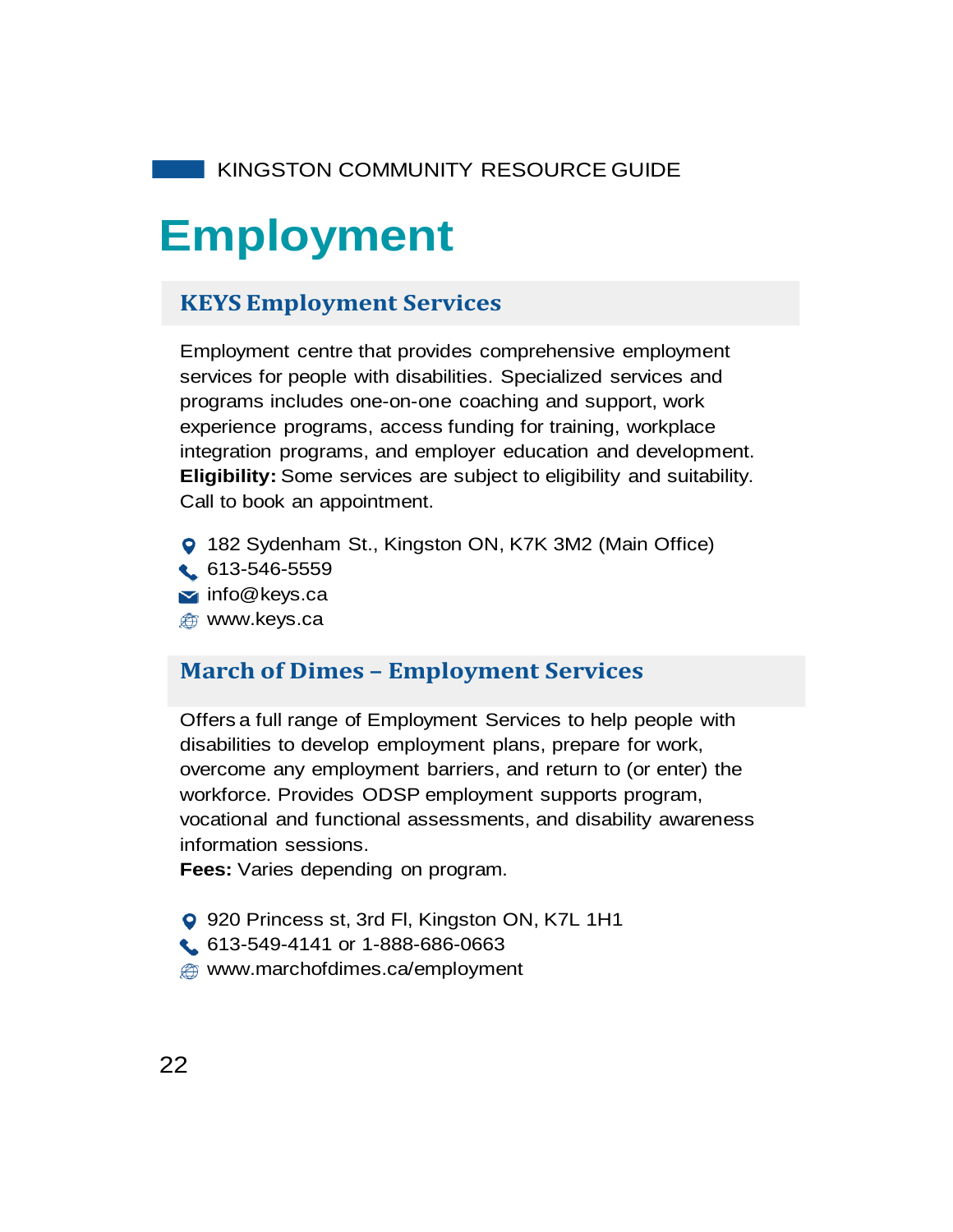## **Caregiver Support and Respite Care**

## **Hildegarde Centre – Providence Care**

Offers an adult day program and weekend/overnight respite for older adults and members of the community with physical disabilities, memory deficits, and sensory limitations **Eligibility:** Requires referral through CCAC **Fees:** Daily fee to attend program

Providence Manor, 275 Sydenham St, Kingston ON K7K 1G7 613-548-7222 ext. 3183 **<sup><sup>5</sup>** www.providencecare.ca</sup>

## **Hospice Kingston – Day Wellness Program & Caregiver Support**

Offers weekly day program for individuals with life-limiting illnesses. Caregiver support groups offer opportunities for caregivers to meet other caregivers and share experiences, knowledge, and information in a friendly, supportive environment. **Fee:** Caregiver support groups are offered for free.

- 993 Princess St, Unit 14, Kingston, ON K7L 1H3 613-542-5013
- **<sup>5</sup>** www.hospicekingston.ca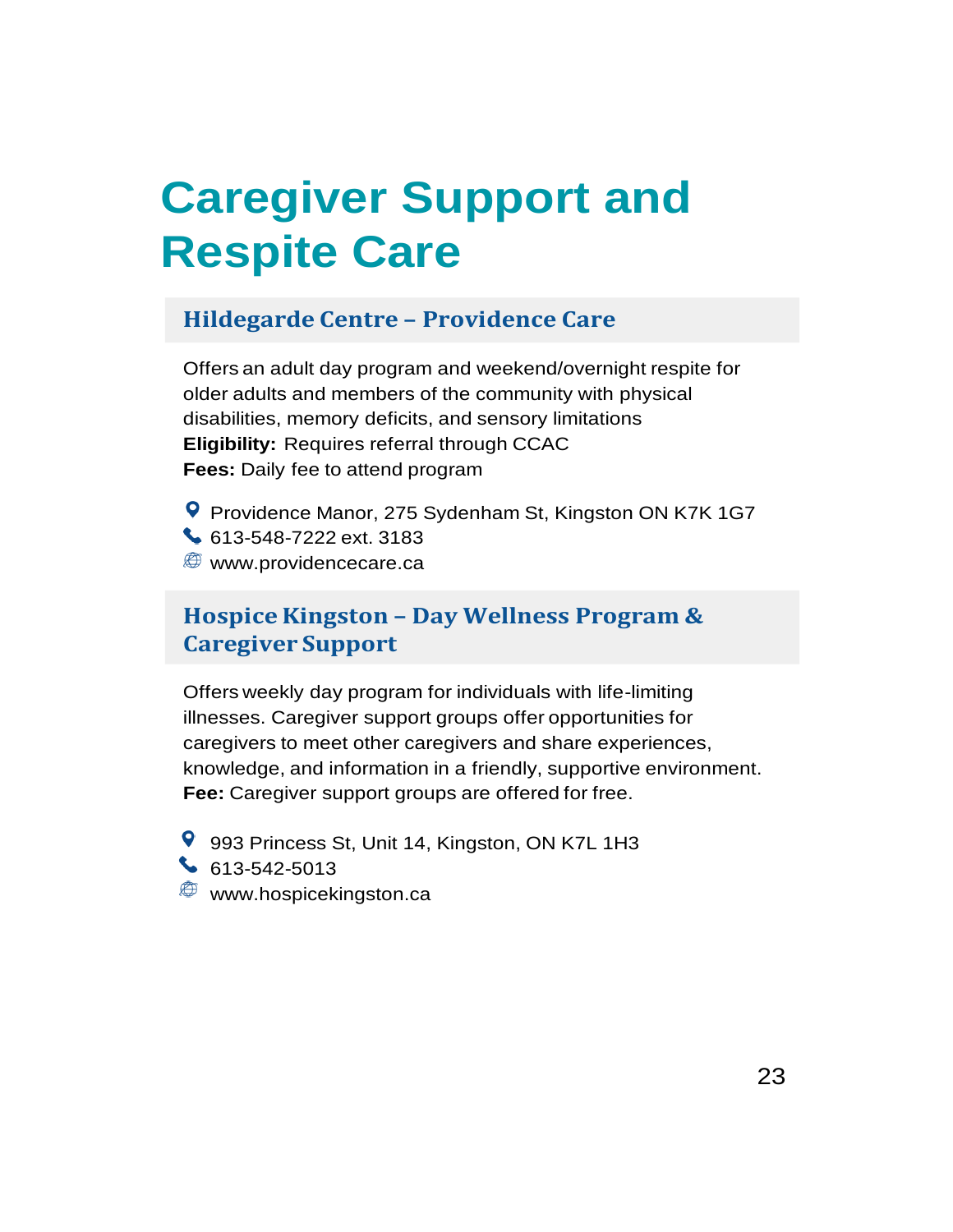#### **Paramed – Respite Care and Caregiver Relief**

Trained ParaMed staff provides flexible respite and in-home care services for caregivers. Offers help with meal planning and preparation; bathing, dressing, grooming; social connection; light housekeeping; bedside care; laundry and ironing; and feeding. **Eligibility:** Fees covered by OHIP if referred by physician. Fees apply if self-referred.

786 Blackburn Mews, Kingston ON, K7P 2N7 613-549-0112 or 1-800-267-7853 www.paramed.com

#### **VON Greater Kingston – Respite Care Services**

Provides relief in the home for the caregiver, in order to ease the emotional and physical strain that may develop as a result of the constant responsibility of giving care. Visits are generally scheduled one a week, between 2 and 4 hour blocks of time, but they can vary according to need.

**Fees:** Varies, please call

**9** 1469 Princess St, Kingston, ON K7M 3E9 613-634-0130 www.von.ca

24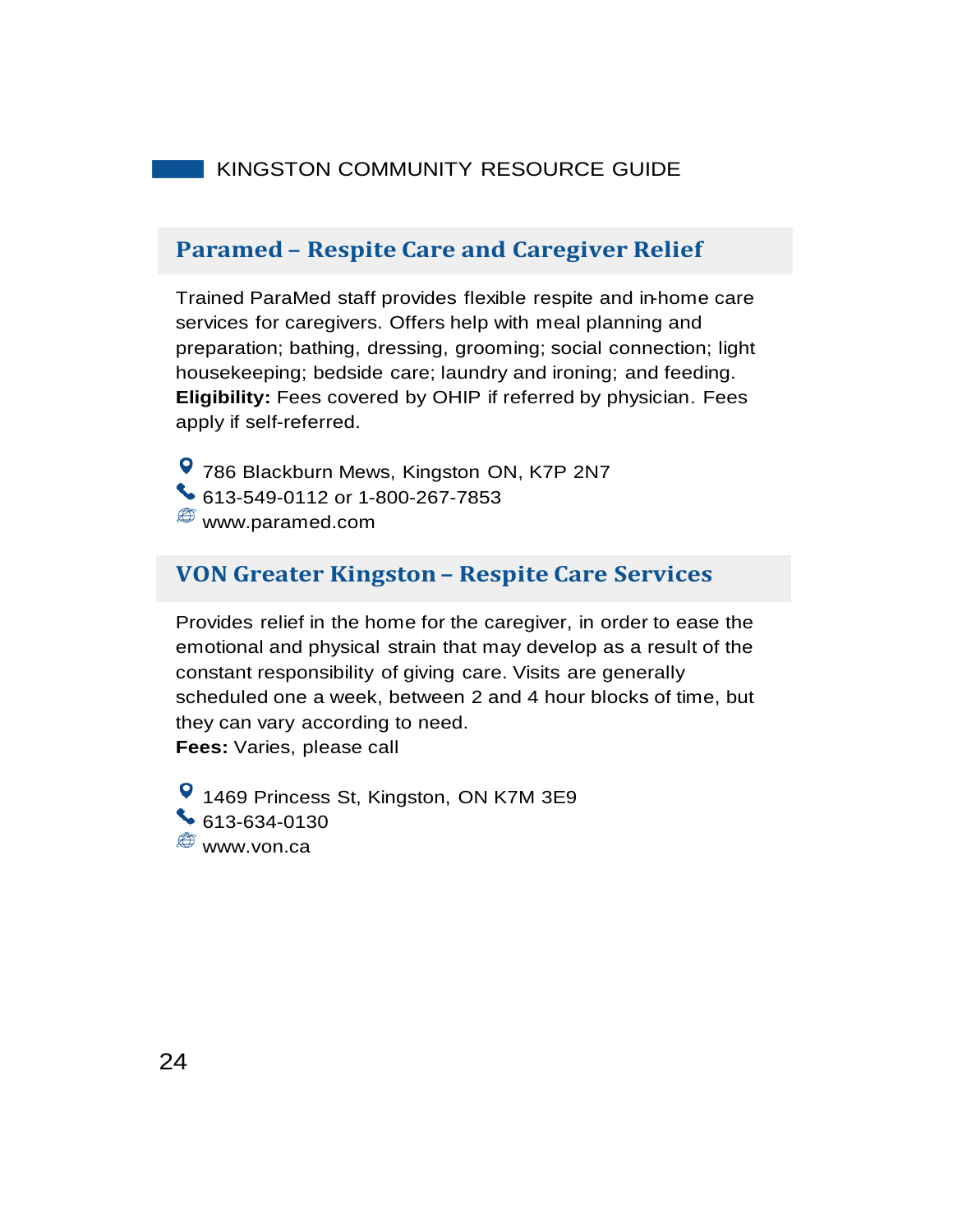## **Peer/Stroke Support Services**

### **ALL IN – Peer Support and Family Support Program**

ALL IN matches up Peer Support Volunteers to individuals who have similar impairments and can share their experiences, how they navigate through everyday life and how to overcome obstacles, whether physically or emotionally. Provides support program for family members by pairing them up with individuals who have similar experiences and/or faced comparable challenges that can arise.

**Eligibility:** Individuals with any type of mobility impairment, whether temporary or permanent **Fees:** No fee required

613-541-7966 www.all-in-ontario.com

## **Independent Living Centre Kingston**

Disability resource centre that provides information, support, and skills-building programs for people with disabilities, their families, and the community.

**Community Development:** Community resource library that offers information on topics such as food, shelter, and disability services in the community; offers a computer lab with internet access; assists people with disabilities to volunteer in the community.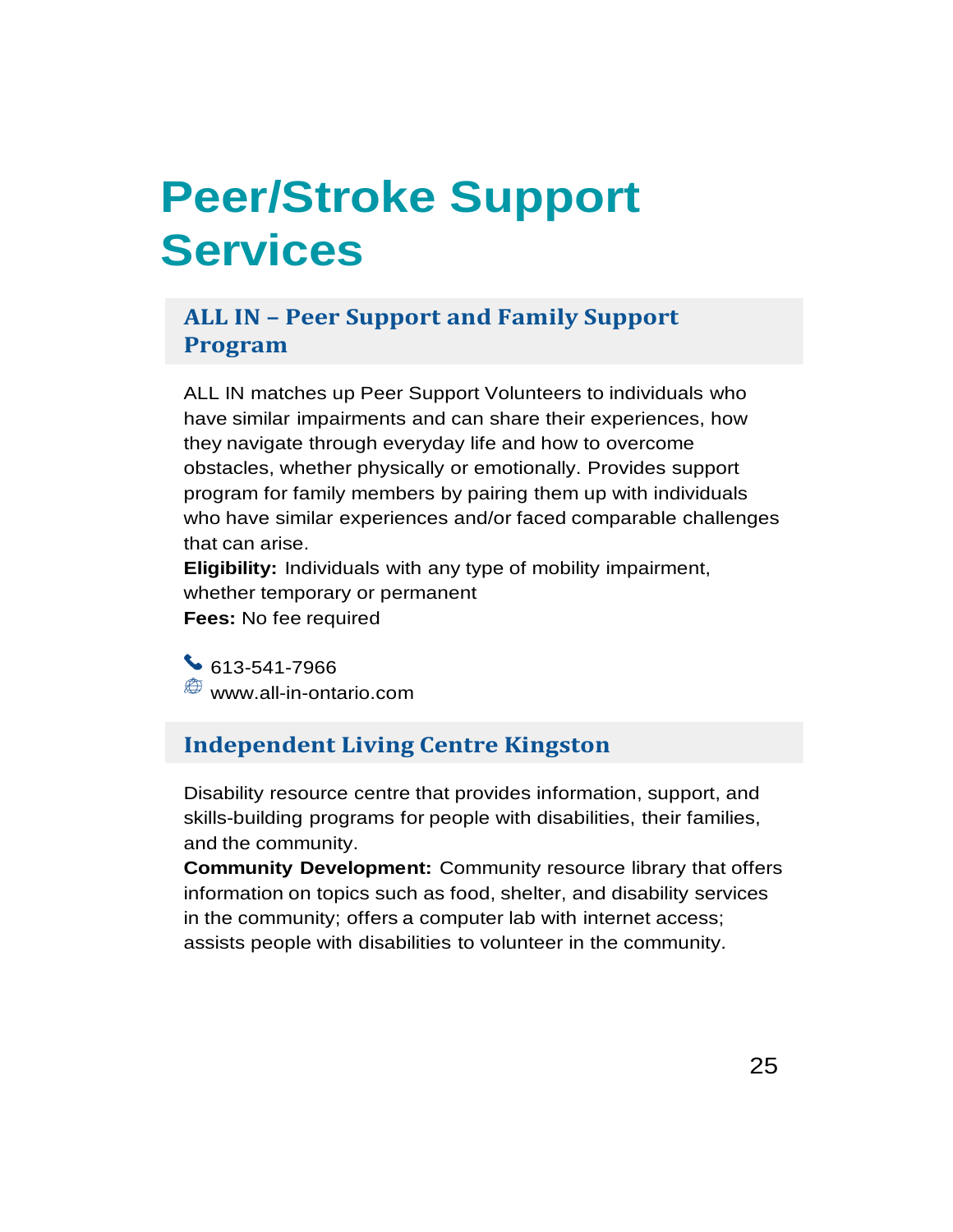**Direct Funding Self Managed Attendant Services:** Enables adults with physical disabilities to become employers of their own attendants. Assists with routine activities of living, such as dressing, grooming and bathing. Participants are fully responsible for managing their own employees within a budget that is developed on an individual basis.

**Independent Living Skills Development Services:** Assist individuals to find the resources they need and develop life management skills to reach their goals.

**Information Services:** Connects people with community income support programs, recreation, attendant services, poverty, relief, social supports, etc. Assist with the process of applying for programs such as ODSP and the Disability Tax Credit.

**Peer Support Programs:** Offers individuals with disabilities oneto-one support, a weekly social group, and a monthly diners' club. **Eligibility:** Anyone with a disability, families, and general public. **Fees:** Services are free except one-to-one computer training.

**9** 540 Montreal St, Kingston ON, K7K 3J2 613-542-8353 www.ilckingston.com

## **Providence Continuing Care Centre – Regional Community Brain Injury Services (RCBIS)**

Primarily individual rehabilitation and support services to individuals with acquired brain injury. Offers group activities, outreach services, Assisted Living Program (up to 24-hour), and Psychology Services.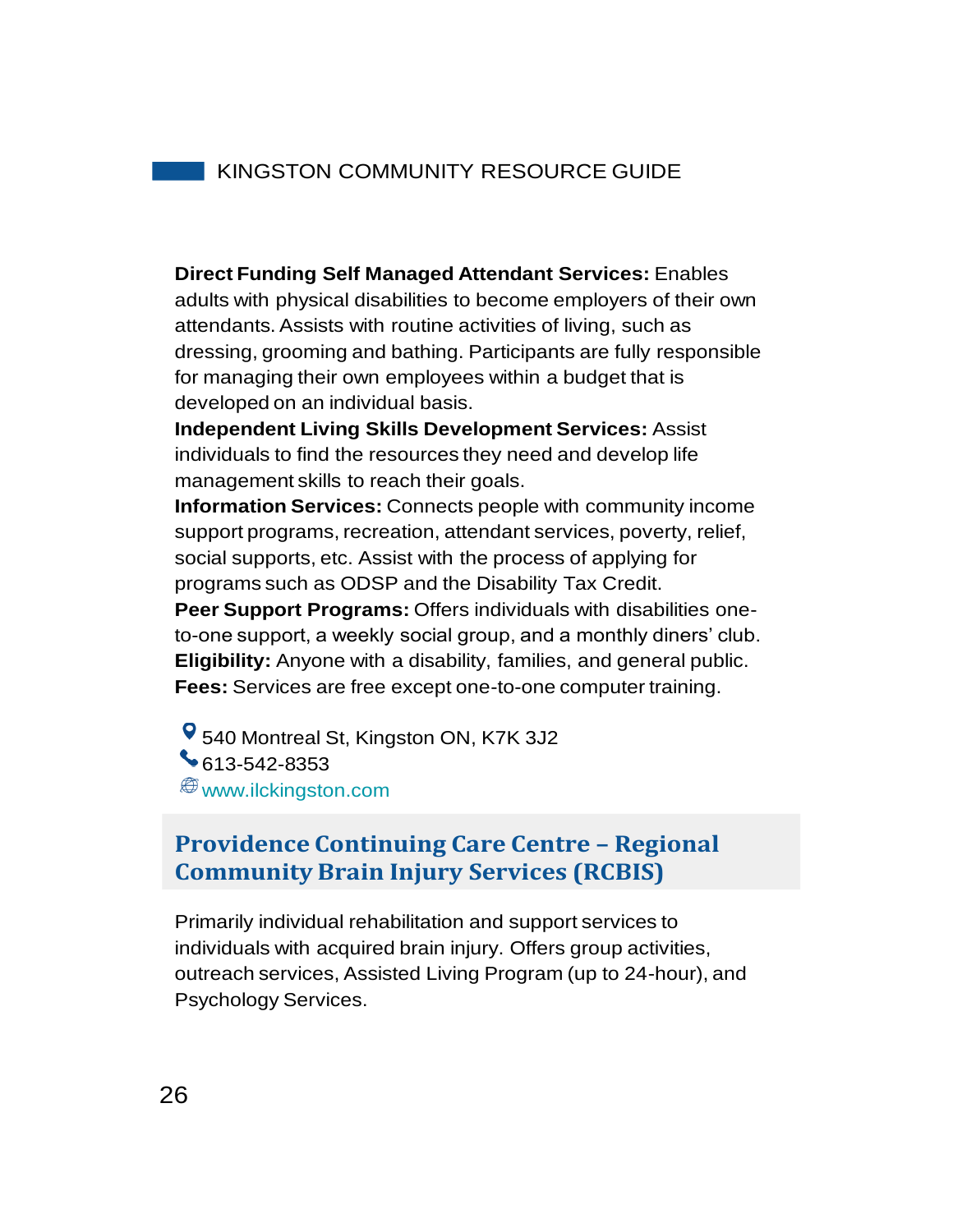**Eligibility:** Individuals with acquired brain injury (ages 18-64 years). Referral form with medical documentation is required. Forms are available in office or from website.

**Fees:** Most services are covered by OHIP. Fees are charged for participants who have access to private rehabilitation funding.

LaSalle Mews, 303 Bagot Street, Suite 401, Kingston, ON K7K 5W7

613-547-6969 ext. 128

http://www.providencecare.ca/community-services/ community-brain-injury-services/

#### **VON Greater Kingston – Stroke Support Program**

Support services for people recovering from a stroke and their families. Provides information on support and referrals; monthly support groups for people with stroke, family caregivers, and couples; annual 7-week self-management program (Living with Stroke); social recreational group (Folks with Strokes); Aphasia group, young survivors group, one-on-one volunteer Aphasia Buddies and peer volunteer visiting.

**Fee:** Free

**Q 1469 Princess St, Kingston, ON K7M 3E9** 613-634-0130 **@** www.von.ca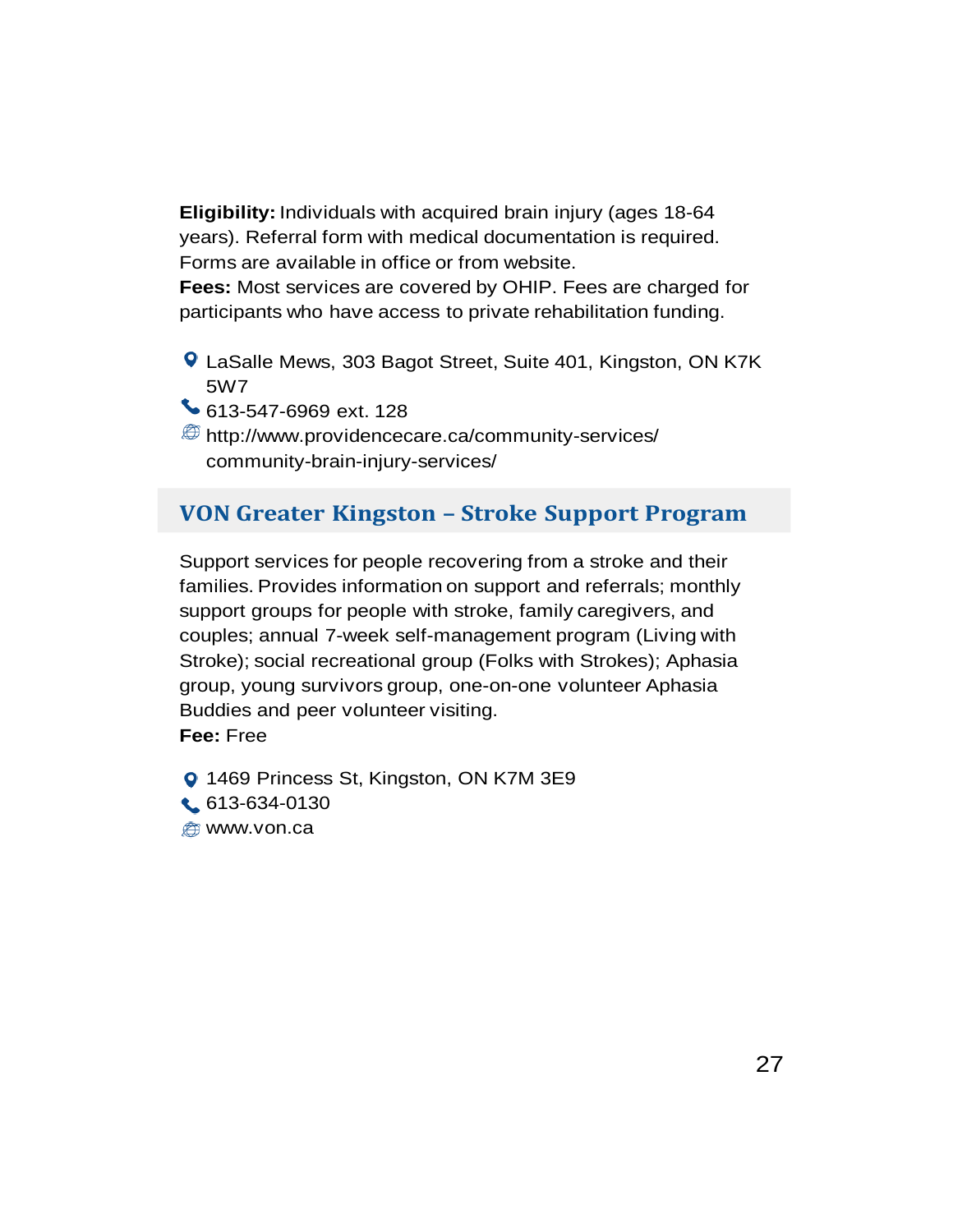## **Sexuality and Intimacy**

#### **Heart and Stroke Foundation**

**Stroke Engine – Sexuality** www.strokengine.ca/patient-info/sexuality-info

#### **Your Stroke Recovery** www.heartandstroke.ca/-/media/pdf-files/canada/your-stroke

-journey/en-your-stroke-journey-v20.ashx

#### **Recovery and Support: Sex and Intimacy**

www.heartandstroke.ca/stroke/recovery-and-support/ relationships/sex-and-intimacy

#### **Toronto Stroke Network**

#### **Getting Back into Life: Your Sexual Relationship**

www.tostroke.com/wp-content/uploads/2012/12/your-sexualrelationship.pdf

#### **Being Intimate With Your Partner**

**strokerecovery.guide/how-to-be-intimate-with-your-partner** 

#### **National Stroke Association**

#### **iHOPE Online Education Series: Sex and Sexuality After Stroke**

www.stroke.org/stroke-resources/resource-library/ihope-sex-And-sexuality-after-stroke

#### **Sex and Sexuality**

http://www.stroke.org/we-can-help/stroke-survivors/livingstroke/lifestyle/relationships/sex-and-sexuality?docID=999

### **Stroke Foundation of New Zealand**

#### **Intimacy After Stroke**

www.stroke.org.nz/resources/Sexuality-Booklet.pdf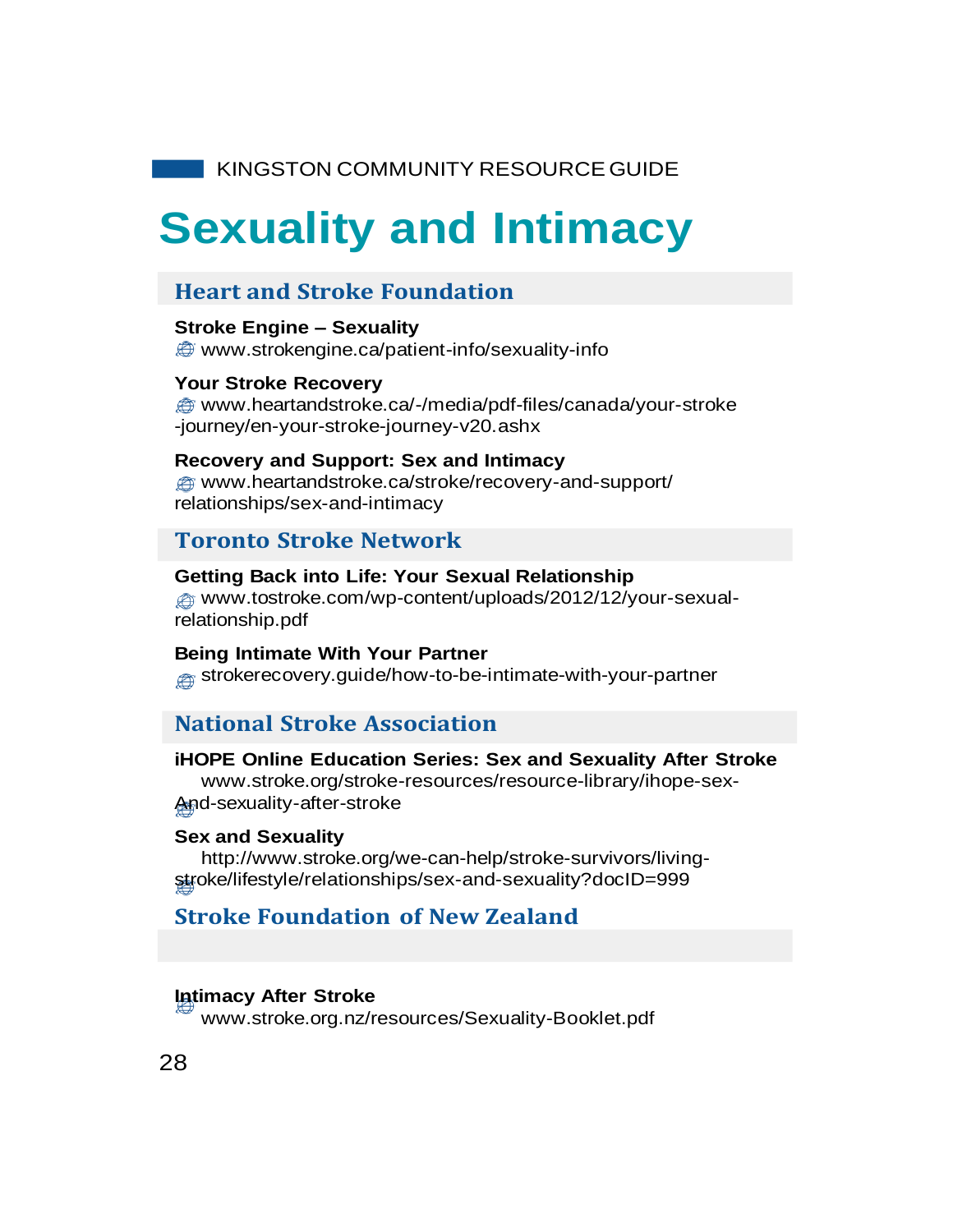## **Additional Resources**

#### **Stroke Network SEO**

www.strokenetworkseo.ca/community-supports

**South East Health Line**

www.southeasthealthline.ca

**Disability Tax Credit Information** 1-877-838-2320 www.cra-arc.gc.ca/disability

#### **Stroke Recovery Canada**

1-888-540-6666 www.cra-arc.gc.ca/disability

**The Aphasia Institute** www.aphasia.org

**Canadian Stroke Best Practices** www.strokebestpractices.ca

#### **Heart and Stroke Foundation**

www.heartandstroke.ca 720 Progress Ave, Kingston ON, K7M 4W9 613-384-2871

**Toronto Stroke Network** Strokerecovery.guide

**Stroke Engine** www.medicine.mcgill.ca/Strokengine

## **Philips Lifeline Medical Alarm Service**

www.lifeline.ca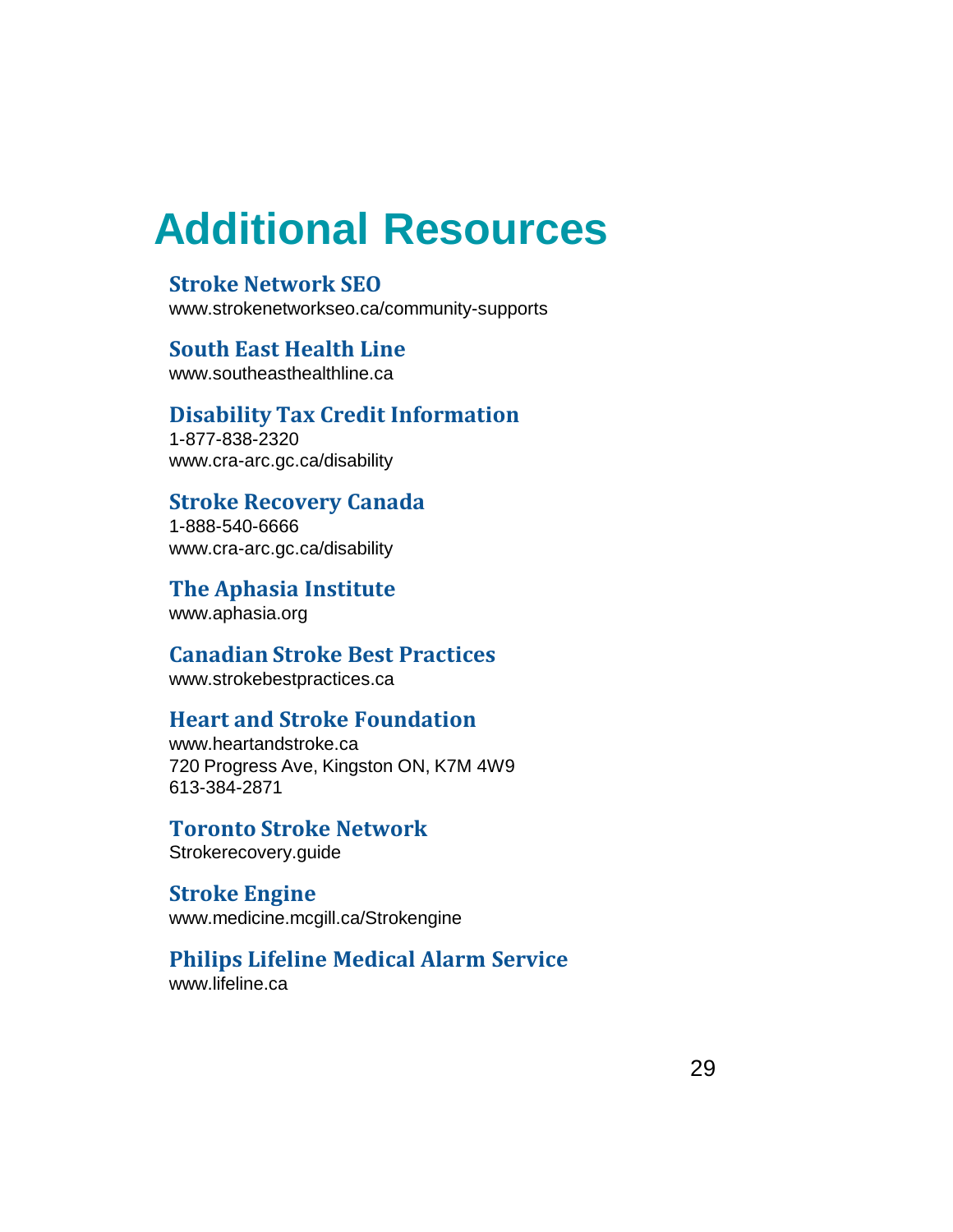## **YOUR FEEDBACK IS WELCOMED**

We hope you found this resource guide helpful and we greatly appreciate all feedback regarding the contents of this guide. We would like to ensure that Kingston Community Resource Guide remains user-friendly and accurate to support individuals, families, and caregivers along their stroke recovery in the community.

See any inaccurate information? Did we miss any community resources that should be included in this guide? Have any questions? Let us know!

Call: **613-634-0130 ext. 3469**

**Victorian Order of Nurses (VON) Greater Kingston** 1469 Princess Street, Kingston, ON K7M 3E9 Tel: 613-634-0130 or 1-800-301-0076 Fax: 613-634-0125 www.von.ca